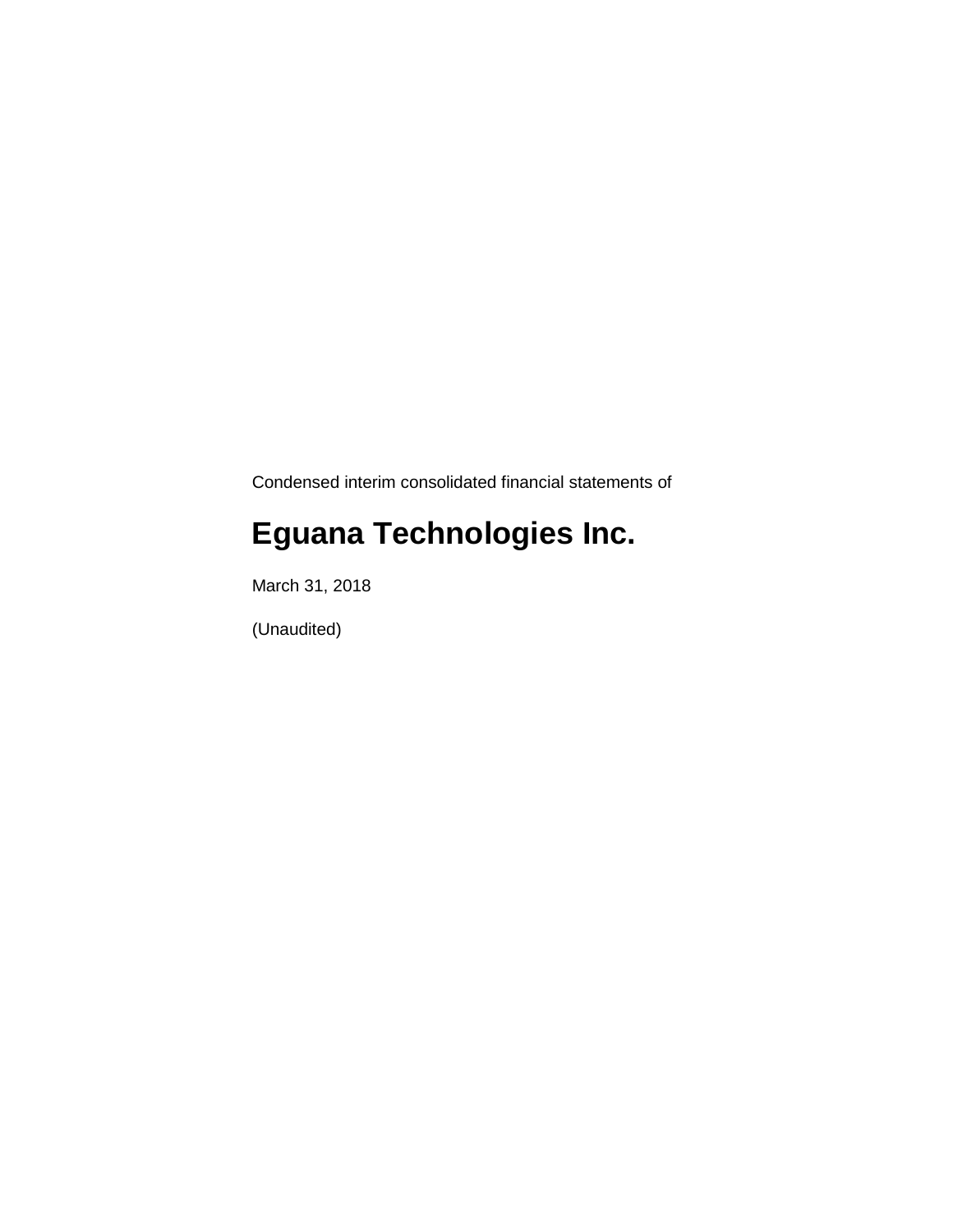March 31, 2018

### Table of contents

| Unaudited condensed interim consolidated statements of loss and comprehensive loss 5 |  |
|--------------------------------------------------------------------------------------|--|
|                                                                                      |  |
|                                                                                      |  |
|                                                                                      |  |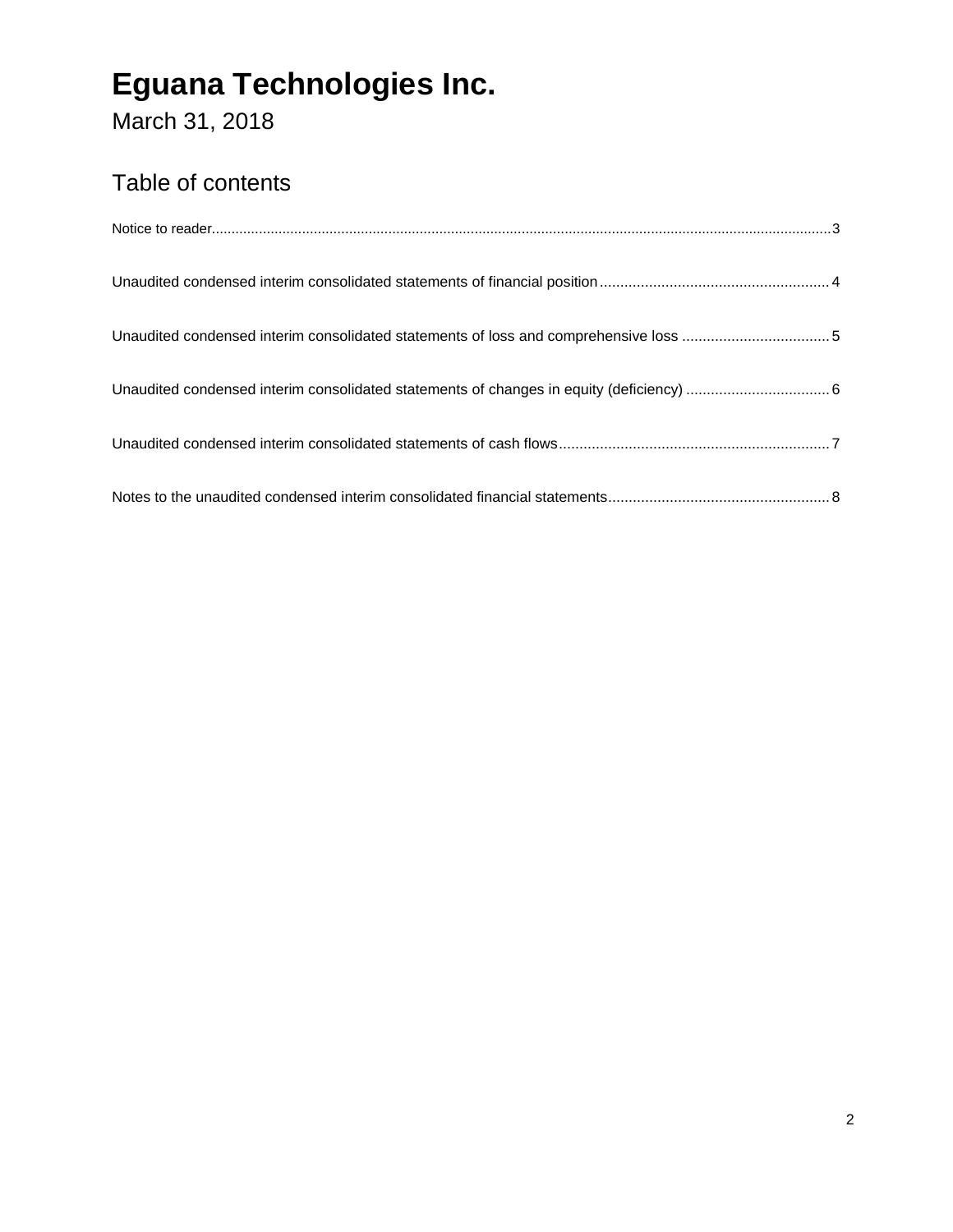### **NOTICE TO READER**

Under National Instrument 51-102, Part 4, subsection 4.3(3) (a), if an auditor has not performed a review of the unaudited condensed interim consolidated financial statements they must be accompanied by a notice indicating that the financial statements have not been reviewed by an auditor.

The accompanying unaudited condensed interim consolidated interim financial statements of Eguana Technologies Inc. ("Company") have been prepared by and are the responsibility of the Company's management.

The Company's independent auditor has not performed a review of these financial statements in accordance with standards established by the Canadian Institute of Chartered Accountants for a review of unaudited condensed interim consolidated financial statements by an entity's auditor.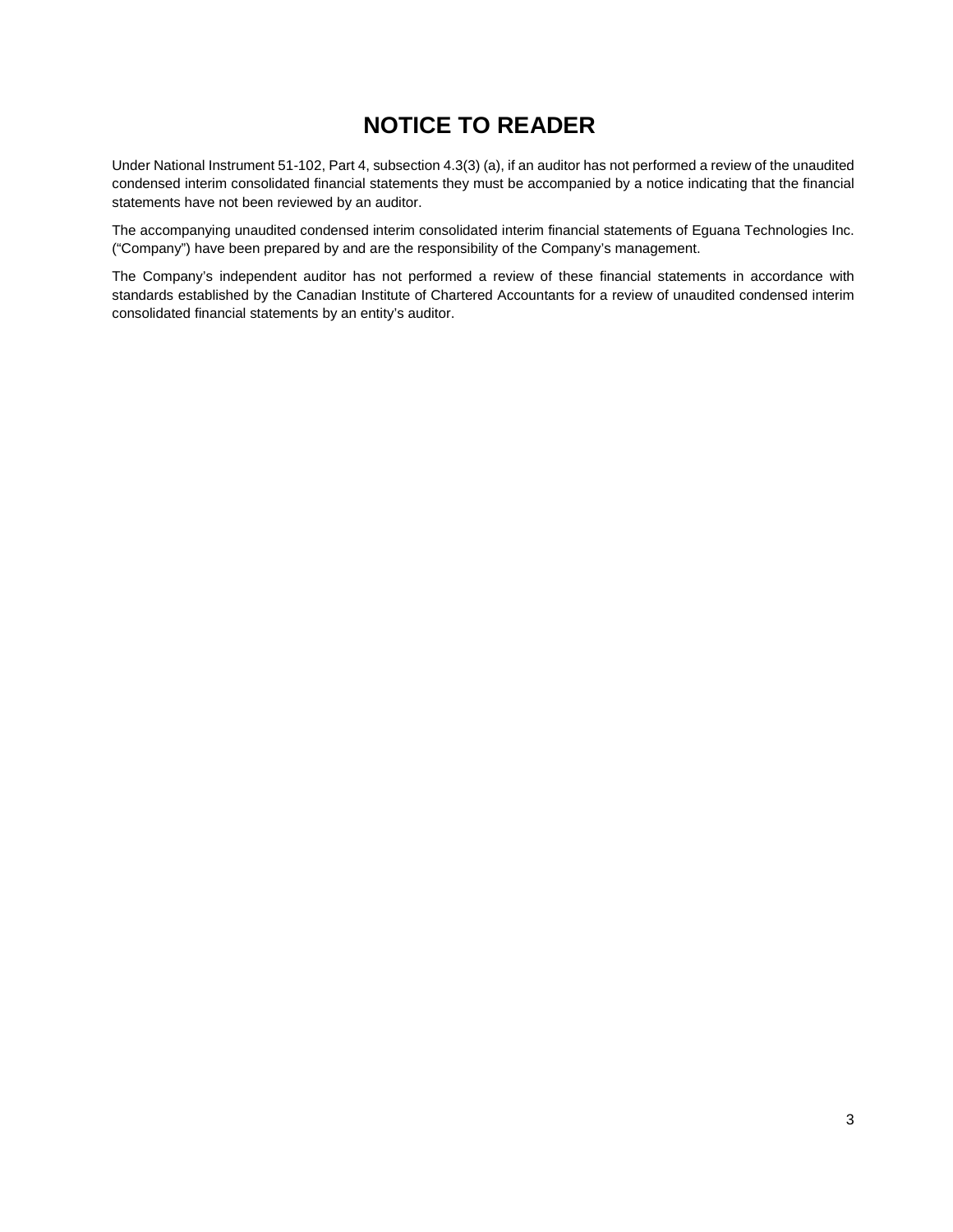Condensed interim consolidated statements of financial position

Stated in Canadian dollars

Unaudited

|                                          |             | March 31     | September 30   |
|------------------------------------------|-------------|--------------|----------------|
|                                          | <b>Note</b> | 2018         | 2017           |
| <b>Assets</b>                            |             |              |                |
| Current:                                 |             |              |                |
| Cash                                     |             | 320,898      | 2,568,346      |
| Accounts receivable                      |             | 1,037,151    | 421,275        |
| Inventory                                | 4           | 603,322      | 389,648        |
| Prepaid expenses and deposits            |             | 200,209      | 274,559        |
|                                          |             | 2,161,580    | 3,653,828      |
| Non-current:                             |             |              |                |
| Development costs                        |             | 3            | 3              |
| Capital assets                           | 5           | 308,837      | 278,113        |
|                                          |             | 2,470,420    | 3,931,944      |
| <b>Liabilities</b>                       |             |              |                |
| Current:                                 |             |              |                |
| Accounts payable and accrued liabilities |             | 3,234,318    | 2,995,595      |
| Provisions                               |             | 252,390      | 206,424        |
| Deferred revenue                         |             | 104,091      | 641,579        |
| Current portion of long-term debt        | 6           | 332,474      |                |
| Derivative liability                     | 6           | 459,159      |                |
| Current portion of debentures            | 7           |              | 470,250        |
| Current portion of other liabilities     | 8           | 73,838       | 65,388         |
|                                          |             | 4,456,270    | 4,379,236      |
| Non-current:                             |             |              |                |
| Deferred lease inducement                |             |              | 7,800          |
| Long-term debt                           | 6           | 1,238,884    |                |
| <b>Debentures</b>                        | 7           |              | 54,504         |
| Other liabilities                        | 8           | 486,848      | 521,665        |
|                                          |             | 6,182,002    | 4,963,205      |
| Shareholders' equity (deficiency)        |             |              |                |
| Common shares                            | 9           | 43,283,616   | 43,256,471     |
| Preferred shares                         | 10          | 1            | 1              |
| Warrants                                 | 12          | 956,641      | 1,121,859      |
| Contributed surplus                      | 13          | 9,844,160    | 9,454,187      |
| Foreign currency translation reserve     |             | (126, 904)   | (122, 309)     |
| Deficit                                  |             | (57,669,096) | (54, 741, 470) |
|                                          |             | (3,711,582)  | (1,031,261)    |
|                                          |             | 2,470,420    | 3,931,944      |

*Going concern (Note 2(b)) and Commitments (Note 20)* 

*The accompanying notes are an integral part of these condensed interim consolidated financial statements.*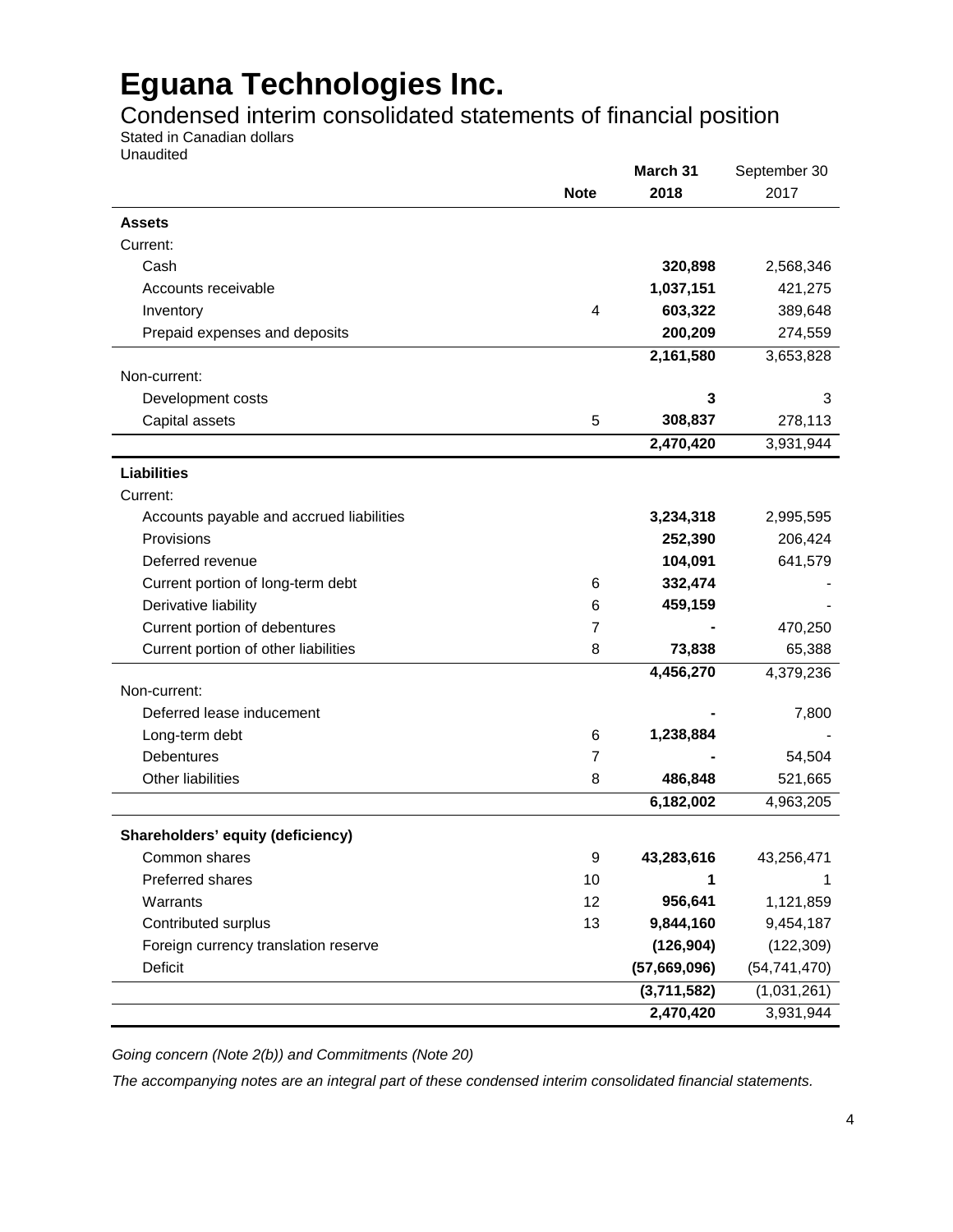Condensed interim consolidated statements of loss and comprehensive loss For the three and six-month periods ended March 31,

Stated in Canadian dollars Unaudited

|                                             |             |             | Three months ended |             | <b>Six months ended</b> |
|---------------------------------------------|-------------|-------------|--------------------|-------------|-------------------------|
|                                             | <b>Note</b> | 2018        | 2017               | 2018        | 2017                    |
|                                             |             |             |                    |             |                         |
| Sales and engineering services              | 21          | 1,103,774   | 328,594            | 2,422,501   | 599,854                 |
| Cost of goods sold                          |             | 953,306     | 325,075            | 2,062,464   | 384,814                 |
| Gross margin                                |             | 150,468     | 3,519              | 360,037     | 215,040                 |
| Expenses                                    |             |             |                    |             |                         |
| General and administrative                  | 16          | 616,074     | 778,473            | 1,228,124   | 1,147,248               |
| Selling and marketing                       | 16          | 307,820     | 191,997            | 594,612     | 415,676                 |
| Product research and development            | 16          | 548,878     | 81,207             | 795,386     | 354,290                 |
| Operations                                  |             | 161,559     | 119,083            | 311,038     | 256,964                 |
|                                             |             | 1,634,331   | 1,170,760          | 2,929,160   | 2,174,178               |
|                                             |             |             |                    |             |                         |
| Loss before undernoted items                |             | (1,483,863) | (1, 167, 241)      | (2,569,123) | (1,959,138)             |
| Financing costs                             | 17          | (242, 106)  | (98, 047)          | (358, 747)  | (199, 635)              |
| Other income                                |             | 32          | 4,021              | 244         | 10,003                  |
| <b>Net loss</b>                             |             | (1,725,937) | (1, 261, 267)      | (2,927,626) | (2, 148, 770)           |
|                                             |             |             |                    |             |                         |
| Foreign currency adjustment to equity       |             | (3, 371)    | 1,481              | (4, 595)    | 3,801                   |
| <b>Total comprehensive loss</b>             |             | (1,729,308) | (1, 259, 786)      | (2,932,221) | (2, 144, 969)           |
| Loss per common share                       |             |             |                    |             |                         |
|                                             |             |             |                    |             |                         |
| Basic and diluted                           |             | (0.01)      | (0.01)             | (0.01)      | (0.01)                  |
| Weighted average number of common<br>shares |             |             |                    |             |                         |
| Basic and diluted                           | 9           | 217,697,436 | 201,561,960        | 217,697,436 | 201,561,960             |

*The accompanying notes are an integral part of these condensed interim consolidated financial statements.*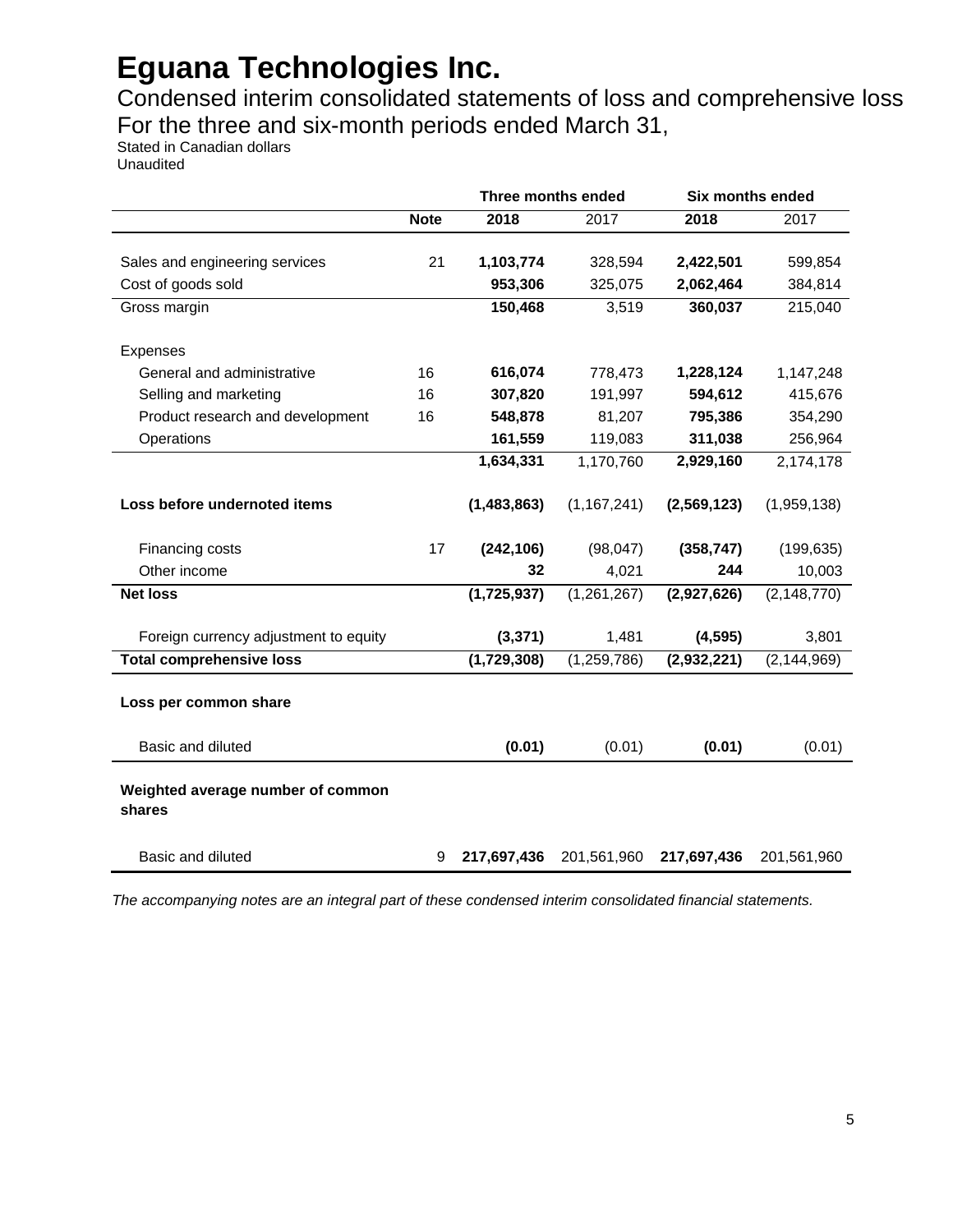Condensed interim consolidated statements of change in equity (deficiency) For the six-month period ended March 31,

Stated in Canadian dollars Unaudited

|                                 | Common<br>shares | Preferred<br>shares      | Warrants   | Contributed<br>surplus | Foreign<br>currency<br>translation<br>reserve | Deficit        | Total         |
|---------------------------------|------------------|--------------------------|------------|------------------------|-----------------------------------------------|----------------|---------------|
| Balance October 1, 2017         | 43,256,471       |                          | 1,121,859  | 9,454,187              | (122, 309)                                    | (54, 741, 470) | (1,031,261)   |
| Loss for the period             |                  |                          |            |                        |                                               | (2,927,626)    | (2,927,626)   |
| Other comprehensive gain (loss) |                  |                          |            |                        | (4, 595)                                      |                | (4, 595)      |
| Warrants exercised              | 27,145           | $\blacksquare$           | (15, 326)  |                        |                                               |                | 11,819        |
| Warrants expired                |                  | $\overline{\phantom{a}}$ | (149, 892) | 149,892                |                                               |                |               |
| Share-based payments            |                  |                          |            | 240,081                |                                               | $\blacksquare$ | 240,081       |
| Balance March 31, 2018          | 43,283,616       |                          | 956,641    | 9,844,160              | (126, 904)                                    | (57,669,096)   | (3,711,582)   |
| Balance October 1, 2016         | 40,598,701       |                          | 1,380,291  | 8,998,678              | (124, 173)                                    | (50, 238, 694) | 614,704       |
| Loss for the period             |                  |                          |            |                        |                                               | (2, 148, 770)  | (2, 148, 770) |
| Other comprehensive gain (loss) |                  |                          |            |                        | 3,801                                         |                | 3,801         |
| Warrants exercised              | 20,265           | $\blacksquare$           | (7, 782)   |                        |                                               |                | 12,483        |
| Warrants expired                |                  | $\blacksquare$           | (191, 471) | 191,471                |                                               |                |               |
| Share-based payments            |                  |                          |            | 78,827                 |                                               |                | 78,827        |
| Balance March 31, 2017          | 40,618,966       |                          | 1,181,038  | 9,268,876              | (120, 372)                                    | (52, 387, 464) | (1,438,955)   |

*The accompany notes are an integral part of these condensed interim consolidated financial statements.*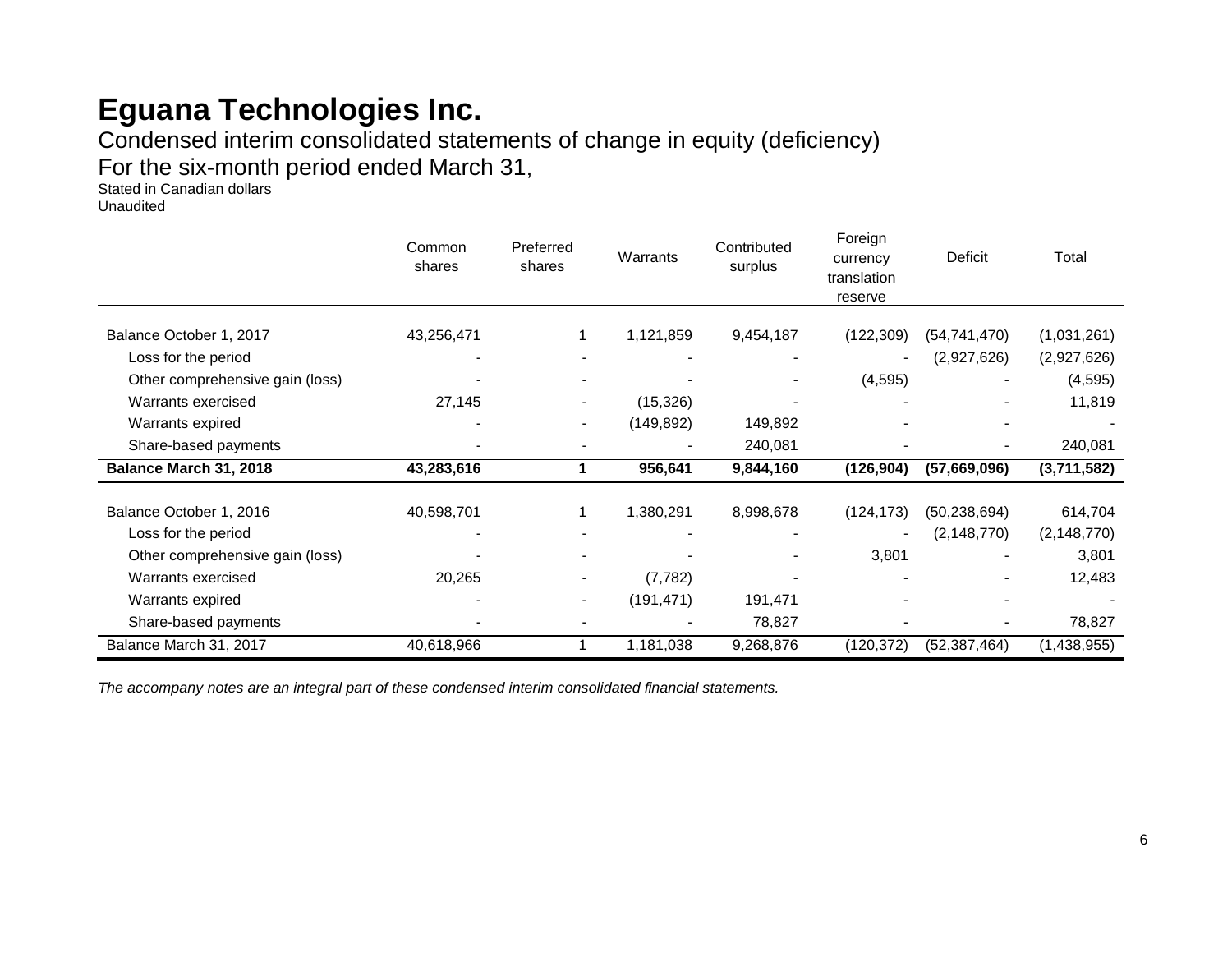Condensed interim consolidated statements of cash flows

For the three and six-month periods ended March 31,

Stated in Canadian dollars Unaudited

|                                           |                | Three months ended |             | Six months ended |               |
|-------------------------------------------|----------------|--------------------|-------------|------------------|---------------|
|                                           | <b>Note</b>    | 2018               | 2017        | 2018             | 2017          |
|                                           |                |                    |             |                  |               |
| <b>Operating activities</b>               |                |                    |             |                  |               |
| Net loss                                  |                | (1,725,937)        | (1,261,267) | (2,927,626)      | (2, 148, 770) |
| Share-based payments                      |                | 32,193             | 60,914      | 240,081          | 78,827        |
| Finance costs                             |                | 242,106            | 98,047      | 358,747          | 199,635       |
| Amortization of capital assets            | 5              | 35,491             | 23,860      | 64,673           | 47,815        |
| Warranty provision                        |                | 29,086             | 976         | 45,966           | 1,193         |
| Amortization of deferred lease inducement |                | (3,900)            | (3,900)     | (7,800)          | (7,800)       |
| Write down (up) of inventory              |                |                    | 50,697      |                  | 50,697        |
| Bad debt expense                          |                |                    | 99,919      |                  | 99,919        |
| Unrealized foreign exchange loss (gain)   |                | 72,843             | (4,257)     | 107,359          | (53, 307)     |
|                                           |                | (1,318,118)        | (935, 011)  | (2, 118, 600)    | (1,731,791)   |
| Net change in non-cash working capital    | 19             | (242,069)          | 1,064       | (1, 157, 846)    | (483, 248)    |
| Cash flow used in operating activities    |                | (1,560,187)        | (933, 947)  | (3,276,446)      | (2, 215, 039) |
|                                           |                |                    |             |                  |               |
| <b>Financing activities</b>               |                |                    |             |                  |               |
| Proceeds from issuance of long-term debt  | 6              |                    |             | 1,899,814        |               |
| Proceeds on exercise of warrants          |                | 11,819             |             | 11,819           | 12,483        |
| Repayment of government contribution      |                |                    | (918)       |                  | (18, 918)     |
| Repayment of debentures                   | $\overline{7}$ |                    | (224, 500)  | (597, 837)       | (449,000)     |
| Repayment of long-term debt               | 6              | (39, 330)          |             | (39, 330)        |               |
| Repayment of other liabilities            | 8              | (60, 057)          | (60, 478)   | (96, 375)        | (96, 796)     |
| Cash financing costs paid                 |                |                    | (12, 782)   | (53, 695)        | (23, 750)     |
| Cash flow from financing activities       |                | (87, 568)          | (298, 678)  | 1,124,396        | (575, 981)    |
|                                           |                |                    |             |                  |               |
| <b>Investing activities</b>               |                |                    |             |                  |               |
| Capital asset additions                   |                | (40, 192)          | (36, 327)   | (95, 397)        | (51,081)      |
| Cash flow used in investing activities    |                | (40, 192)          | (36, 327)   | (95, 397)        | (51,081)      |
|                                           |                |                    |             |                  |               |
| Net change in cash                        |                | (1,687,947)        | (1,268,952) | (2, 247, 447)    | (2,842,101)   |
| Cash, beginning of period                 |                | 2,008,846          | 2,782,322   | 2,568,346        | 4,355,471     |
| Cash, end of period                       |                | 320,898            | 1,513,370   | 320,898          | 1,513,370     |

*The accompanying notes are an integral part of these condensed interim consolidated financial statements.*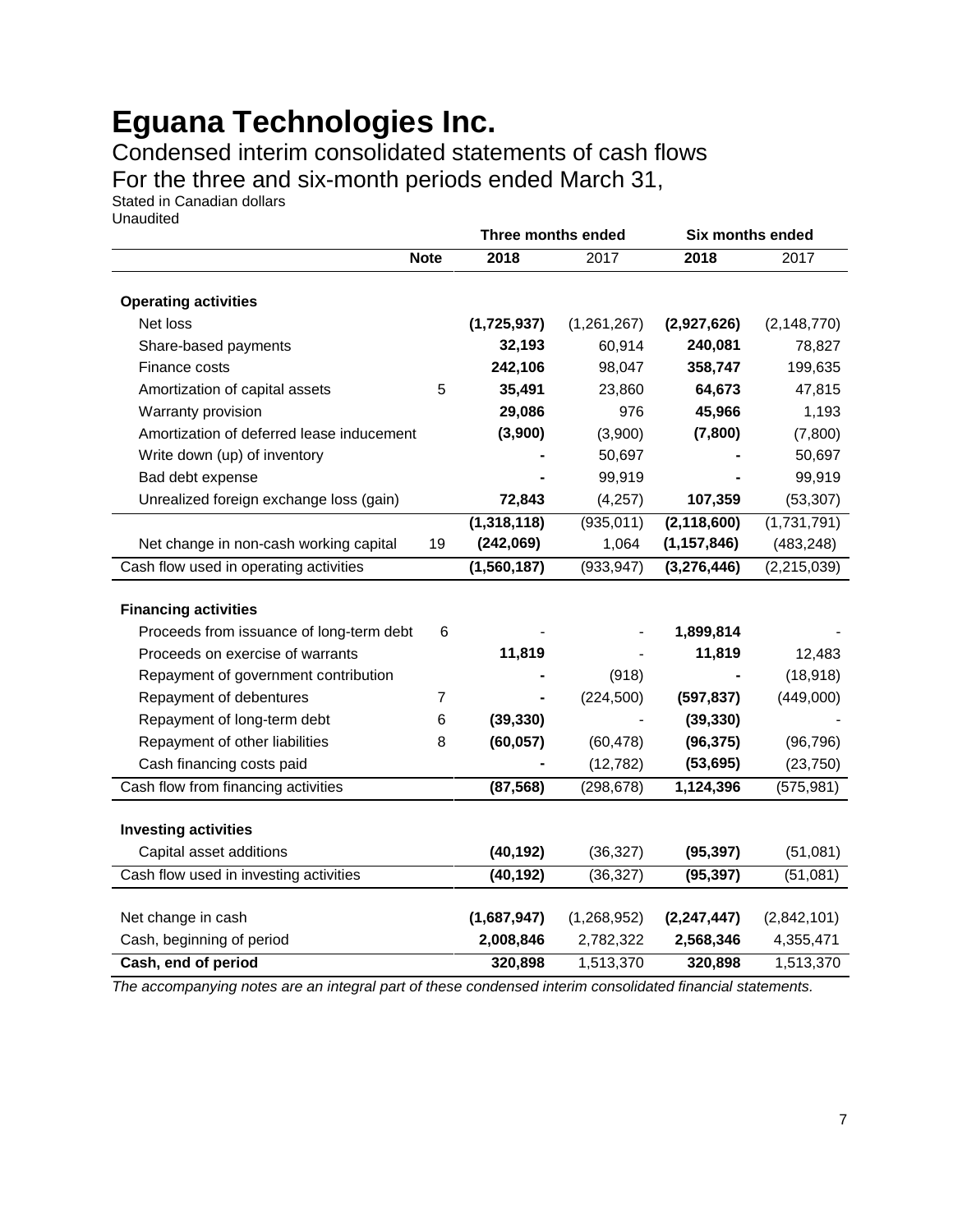### Notes to the condensed interim consolidated financial statements

March 31, 2018 Stated in Canadian dollars Unaudited

### **1. Description of the business**

Eguana Technologies Inc. ("the Company"), incorporated under the *Alberta Business Corporations Act*, develops and manufactures advanced power inverters for the emerging alternative and renewable energy industry - solar photovoltaic ("PV") systems, small wind turbines, fuel cells and energy storage. The Company is a publicly traded company headquartered at Unit 3,  $6143 - 4$ <sup>th</sup> Street SE, Calgary, Alberta, Canada and its shares trade on the TSX Venture Exchange (the "TSX-V") under the symbol "EGT".

#### **2. Basis of preparation**

#### **(a) Statement of compliance**

These unaudited condensed interim consolidated financial statements ("the financial statements") were prepared in accordance with IAS 34 Interim Financial Reporting.

These financial statements do not comprise all the information required for annual audited consolidated financial statements and therefore should be read in conjunction with the annual audited consolidated financial statements for the years ended September 30, 2017 and 2016, which were prepared in accordance with IFRS. These unaudited condensed interim consolidated financial statements follow the same accounting policies as outlined in Notes 2 and 4 of the audited consolidated financial statements for the year ended September 30, 2017.

The preparation of financial statements requires the use of certain critical accounting estimates. It also requires management to exercise judgment in applying the Company's accounting policies. The areas involving a higher degree of judgment or complexity, or areas where assumptions and estimates are significant to the financial statements are consistent with those disclosed in Note 2 of the September 30, 2017 audit consolidated financial statements.

These financial statements were approved and authorized for issuance by the Board of Directors of Company on May 30, 2018.

#### **(b) Going concern**

The condensed interim consolidated financial statements were prepared on a going concern basis. The going concern basis of accounting assumes that the Company will continue its operations for the foreseeable future and will be able to realize its assets and discharge its liabilities and commitments in the normal course of business.

At March 31, 2018, the Company had not achieved profitable operations since its inception and had an accumulated deficit of \$57,669,096 (March 31, 2017 - \$52,387,464) and recognized a cash flow deficiency from operations for the six-month period ended March 31, 2018 of \$3,276,446 (2017 - \$2,215,039). Whether and when the Company can attain profitability and positive cash flows from operations is uncertain. The lack of profitable operations and cash flow deficiency may cast significant doubt on the Company's ability to continue as a going concern.

At March 31, 2018, the Company had a working capital deficit of \$2,294,690 (September 30, 2017 – \$725,408).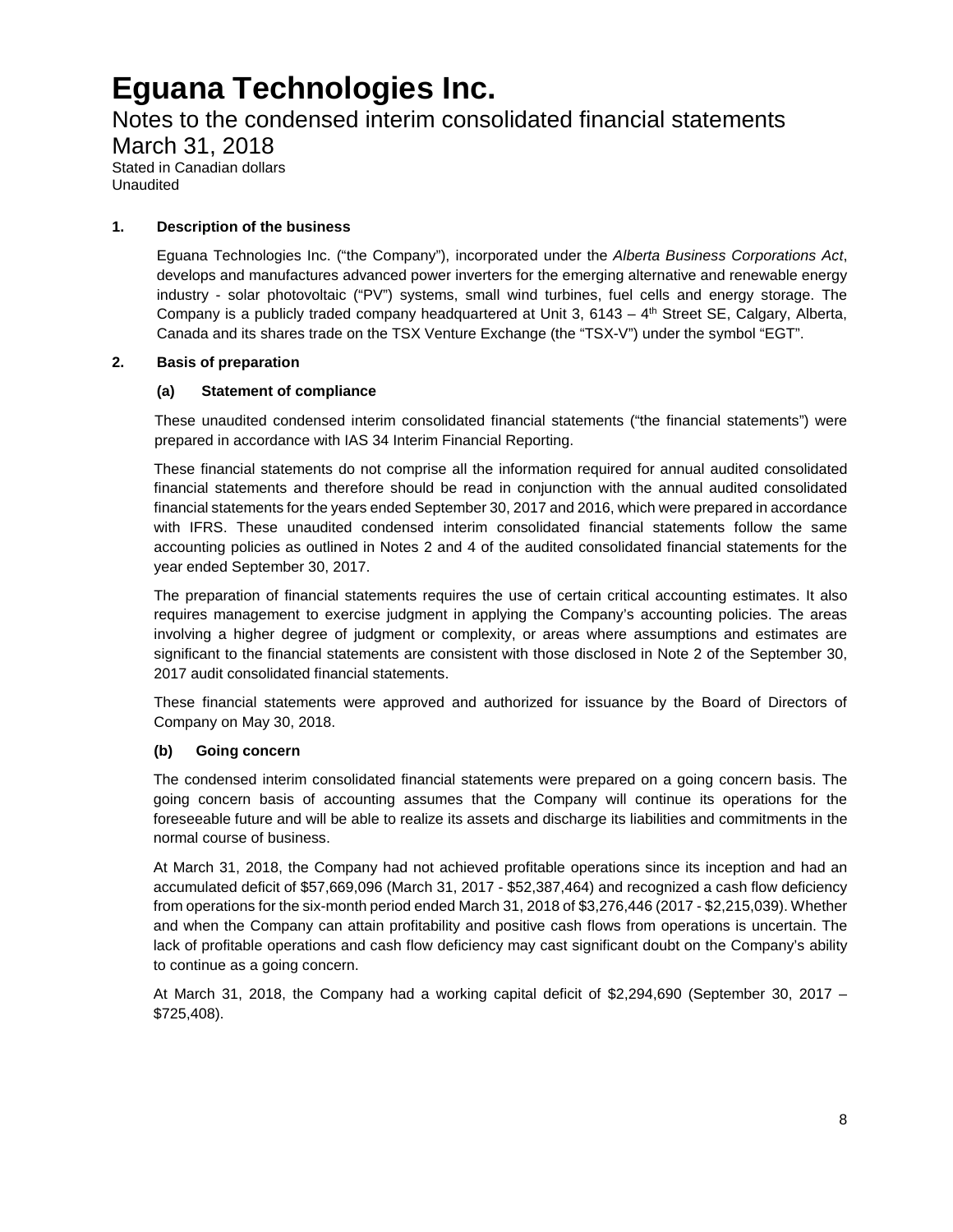### Notes to the condensed interim consolidated financial statements March 31, 2018

Stated in Canadian dollars Unaudited

> The ability to continue as a going concern is dependent on completing equity or debt financings and generating profitable operations in the future in order to meet liabilities as they come due and enable the Company to continue operations. The ability to continue as a going concern may be adversely impacted by the loss of customers and falling sales per customer. To address its financing requirements, the Company may seek financing through the issuance of common shares, first preferred shares, units of EGT Limited Partnership and debentures. The outcome of these matters cannot be predicted at this time.

> These condensed consolidated interim financial statements do not include any adjustments which could be significant to the amounts and classification of assets and liabilities that may be necessary should the Company be unable to obtain equity or debt financings or generate profitable operations in the future. Failure to continue as a going concern would require the restatement of assets, liabilities and shareholders' deficiency on a liquidation basis, which could differ materially from the going concern basis.

#### **3. Recently issued accounting pronouncements**

Recent accounting pronouncement that have been issued but are not yet effective are consistent with those disclosed in the Company's audited consolidated financial statements for the year ended September 30, 2017.

#### **(a) IFRS 9, Financial Instruments ("IFRS 9")**

In July 2014, the IASB issued the final version of IFRS 9 Financial Instruments that replaces IAS 39 Financial Instruments: Recognition and Measurement and all previous versions of IFRS 9. IFRS 9 brings together all three aspects of the accounting for financial instruments project; classification and measurement, impairment and hedge accounting. IFRS 9 is effective for annual periods beginning on or after 1 January 2018, with early application permitted.

### **(b) IFRS 15, Revenue from Contracts ("IFRS 15")**

IFRS 15 was issued in May 2014 and amended in April 2016 establishes a five-step model to account for revenue arising from contracts with customers. Under IFRS 15, revenue is recognized at an amount that reflects the consideration to which an entity expects to be entitled in exchange for transferring goods or services to a customer. The new revenue standard will supersede all current revenue recognition requirements under IFRS. Either a full retrospective application or a modified retrospective application is required for annual periods beginning on or after January 1, 2018. Early adoption is permitted.

### **(c) IFRS 16, Leases ("IFRS 16")**

IFRS 16 was issued in January 2016 and it replaces IAS 17 "Leases", IFRIC 4 "Determining whether an Arrangement contains a Lease", SIC-15 "Operating Leases-Incentives" and SIC-27 "Evaluating the Substance of Transactions Involving the Legal Form of a Lease". IFRS 16 sets out the principles for the recognition, measurement, presentation and disclosure of leases and requires lessees to account for all leases under a single on-balance sheet model similar to the accounting for finance leases under IAS 17. IFRS 16 is effective for annual periods beginning on or after January 1, 2019.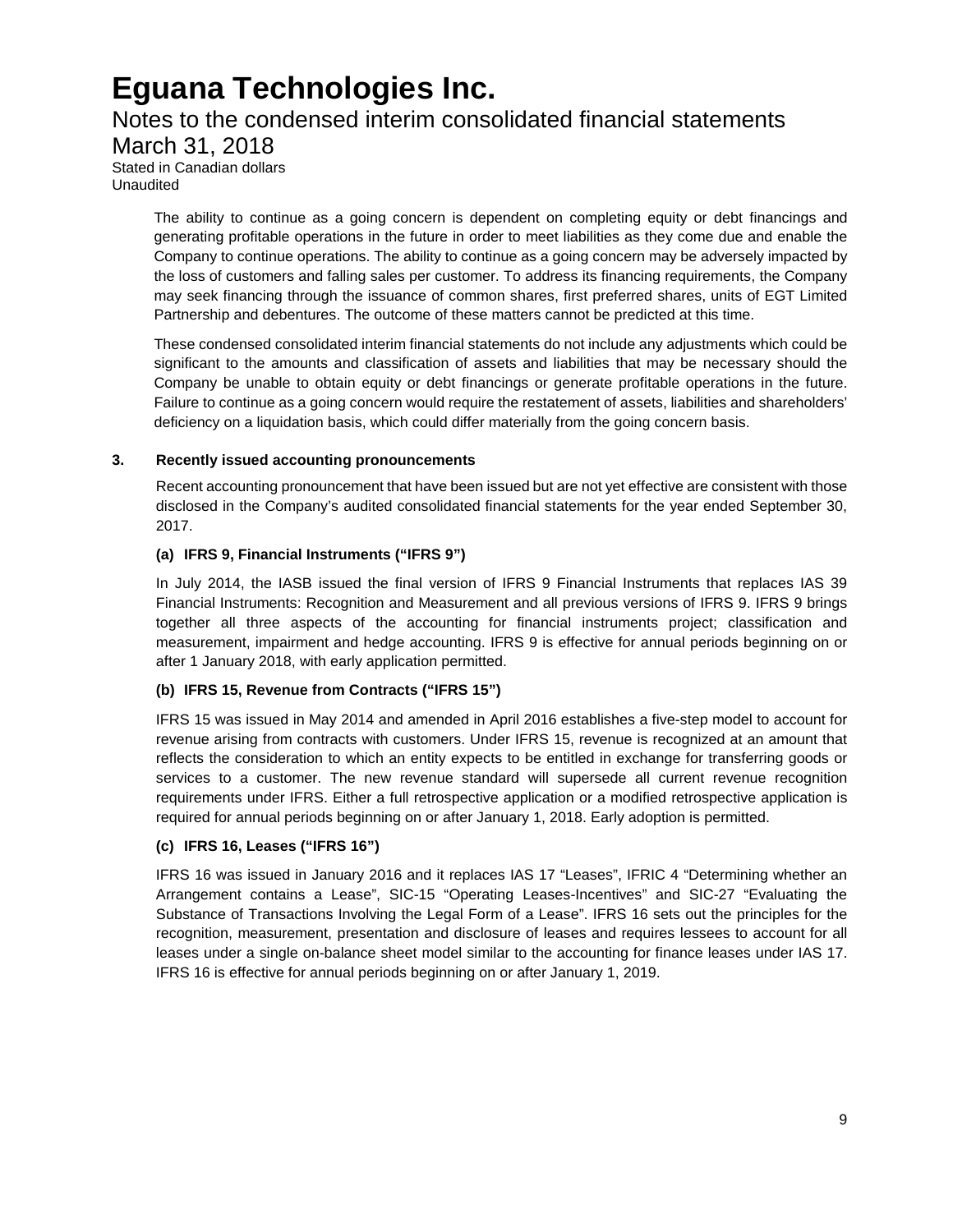Notes to the condensed interim consolidated financial statements

March 31, 2018

Stated in Canadian dollars Unaudited

### **4. Inventory**

|                | March 31<br>2018   | September 30<br>2017 |
|----------------|--------------------|----------------------|
| Finished goods | 307,310            | 156,978              |
| Components     | 296,012<br>603,322 | 232,670<br>389,648   |

As at March 31, 2018, \$532,124 (September 2017 - \$303,226) of inventory was carried at cost and \$71,198 (September 2017 - \$86,422) was carried at net realizable value.

### **5. Capital assets**

| Cost                            | Computer<br>equipment<br>and<br>software | Lab<br>equipment | <b>Furniture</b><br>and<br>equipment | Dies and<br>molds | Total     |
|---------------------------------|------------------------------------------|------------------|--------------------------------------|-------------------|-----------|
|                                 |                                          |                  |                                      |                   |           |
| Balance October 1, 2017         | 476,461                                  | 954,622          | 270,012                              | 42,714            | 1,743,809 |
| Additions                       | 11,307                                   | 45,837           | 38,255                               |                   | 95,397    |
| <b>Disposals</b>                |                                          |                  | (1,956)                              |                   | (1,956)   |
| Balance March 31, 2018          | 487,768                                  | 1,000,459        | 306,311                              | 42,714            | 1,837,252 |
| <b>Accumulated amortization</b> |                                          |                  |                                      |                   |           |
| Balance October 1, 2017         | 472,569                                  | 738,764          | 211,649                              | 42,714            | 1,465,696 |
| Amortization                    | 5,317                                    | 38,835           | 20,382                               |                   | 64,534    |
| <b>Disposals</b>                |                                          |                  | (1, 815)                             |                   | (1, 815)  |
| Balance March 31, 2018          | 477,886                                  | 777,599          | 230,216                              | 42,714            | 1,528,415 |
| Carrying Value March 31, 2018   | 9,882                                    | 222,860          | 76,095                               |                   | 308,837   |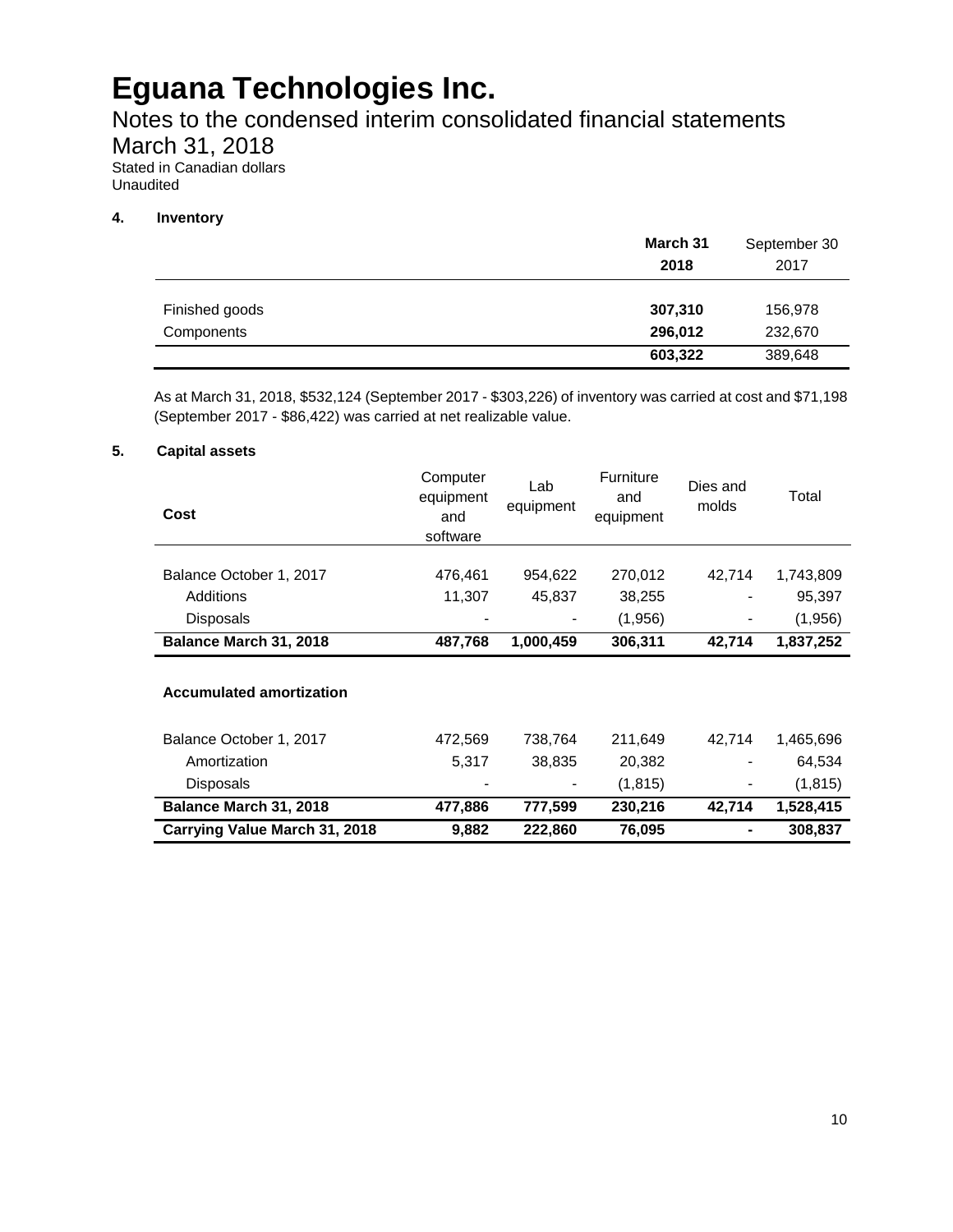### Notes to the condensed interim consolidated financial statements

### March 31, 2018

Stated in Canadian dollars Unaudited

| Cost                              | Computer<br>equipment<br>and<br>software | Lab<br>equipment | <b>Furniture</b><br>and<br>equipment | Dies and<br>molds | Total     |
|-----------------------------------|------------------------------------------|------------------|--------------------------------------|-------------------|-----------|
|                                   |                                          |                  |                                      |                   |           |
| Balance October 1, 2016           | 475,190                                  | 903,540          | 228,801                              | 42,714            | 1,650,245 |
| Additions                         | 1,271                                    | 51,082           | 41,211                               |                   | 93,564    |
| <b>Disposals</b>                  |                                          |                  |                                      |                   |           |
| Balance September 30, 2017        | 476,461                                  | 954,622          | 270,012                              | 42,714            | 1,743,809 |
| <b>Accumulated amortization</b>   |                                          |                  |                                      |                   |           |
| Balance October 1, 2016           | 466,457                                  | 670,923          | 185,336                              | 42,714            | 1,365,430 |
| Amortization                      | 6,112                                    | 67,841           | 26,313                               |                   | 100,266   |
| Disposals                         |                                          |                  |                                      |                   |           |
| Balance September 30, 2017        | 472,569                                  | 738,764          | 211,649                              | 42,714            | 1,465,696 |
| Carrying Value September 30, 2017 | 3,892                                    | 215,858          | 58,363                               | $\blacksquare$    | 278,113   |

Amortization of the capital assets is included in the consolidated statement of loss and comprehensive loss under the line item "general and administrative".

### **6. Long-term debt and derivative liability**

|                                           | Long-term<br>debt | Derivative<br>liability | Total      |
|-------------------------------------------|-------------------|-------------------------|------------|
| Balance October 1, 2017                   |                   |                         |            |
| Proceeds from issuance of long term debt  | 1,899,814         |                         | 1,899,814  |
| Fair value allocation to warrant exchange | (364.643)         | 364,643                 |            |
| Financing cost                            | (42, 938)         | (10, 198)               | (53, 136)  |
| Accretion                                 | 114,564           | 104.714                 | 219,278    |
| Repayment                                 | (39, 330)         |                         | (39, 330)  |
| Loss (gain) on foreign exchange           | 3,891             |                         | 3,891      |
| Balance March 31, 2018                    | 1,571,358         | 459,159                 | 2,030,517  |
| Less: current portion                     | (332, 474)        | (459,159)               | (791, 633) |
|                                           | 1,238,884         |                         | 1,238,884  |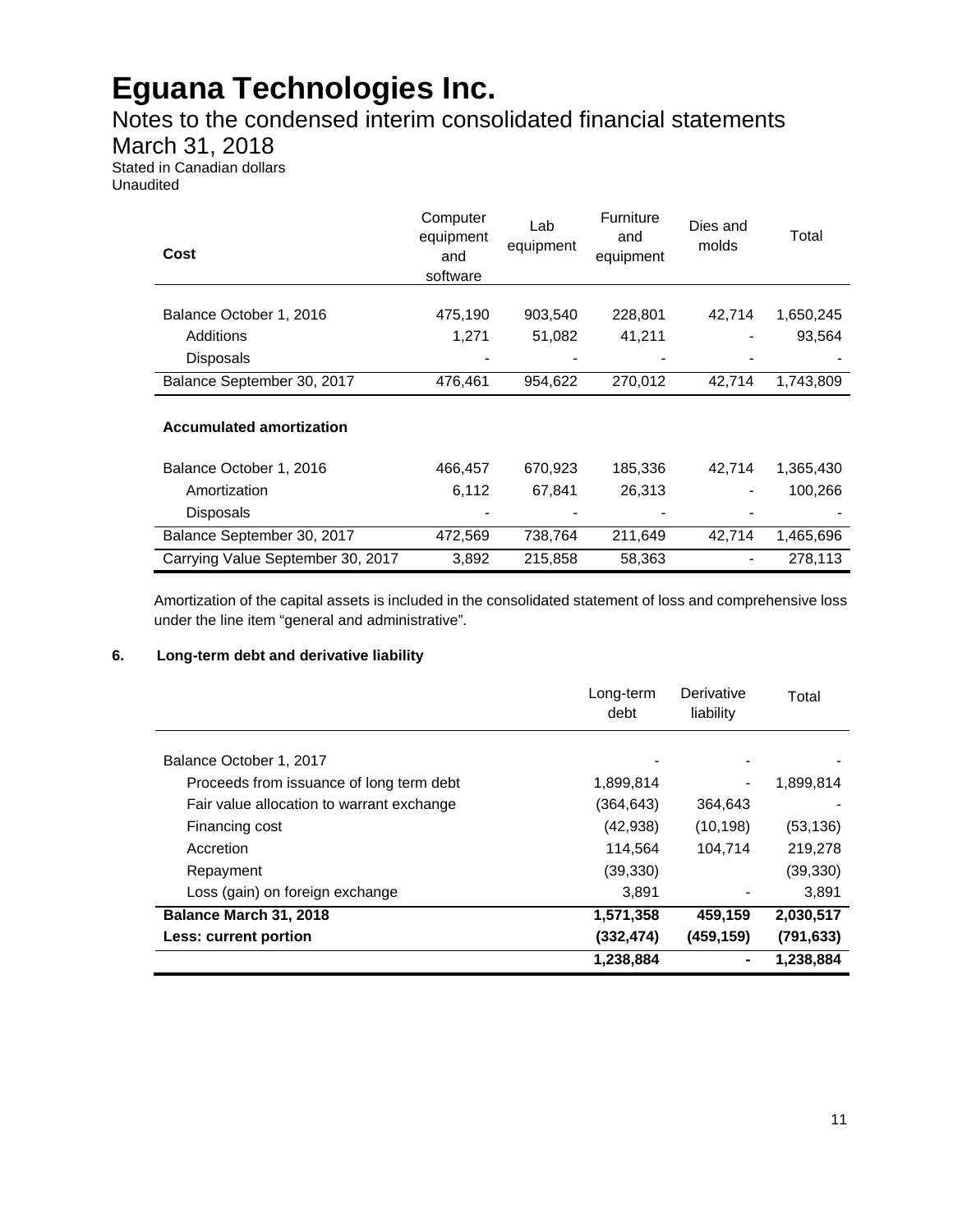### Notes to the condensed interim consolidated financial statements March 31, 2018

Stated in Canadian dollars Unaudited

> In December 2017, the Company issued \$1,500,000 of debt in USD bearing an interest rate of 12.5% per annum which will be repaid in equal instalments starting in June 2018 for 30 months. The loan has first priority over all assets of the Company. Providing certain criteria are met, the Company has the option to draw another \$1,500,000 USD. The Company may prepay the loan by paying all scheduled but unpaid payments. If prepayment occurs after 12 months the Company will receive a 15% discount off future interest owed. If prepayment occurs after 15 months the Company will receive a 25% discount off future interest owed. If prepayment occurs after 21 months the Company will receive a 35% discount off future interest owed.

> As part of the loan, the Company issued 2,951,733 warrants which convert into an equal number of shares with an exercise price of \$0.17 CAD and an expiry date of December 20, 2022. Currently, 2,213,800 warrants are exercisable and the remaining warrants will vest when the Company draws the additional \$1,500,000 USD. The exercisable warrants are exchangeable at the option of the holder for \$750,000 USD after the earlier of a liquidity event or September 30, 2021.

> The Company has measured the fair value of the warrant derivative liability with the residual assigned to the loan. The warrant derivative liability was estimated using the higher of the present value of the warrant exchange payment and the option pricing model. Financing fees of \$53,136 were allocated between the long-term loan and the derivative liability. The long-term loan is a financial liability and will be accreted to its face value over the term of the loan using an effective interest rate of 27%.

> The derivative liability is carried at fair value through profit and loss and re-measured at each reporting date. The higher fair value was the present value of the warrant exchange payment using a discount rate of 27% and the value was determined to be \$459,159.

### **7. Debentures**

|                            | Debt<br>component<br>οf<br>debenture | Embedded<br>derivative | Total      |
|----------------------------|--------------------------------------|------------------------|------------|
|                            |                                      |                        |            |
| Balance October 1, 2016    | 1,175,543                            | 18,936                 | 1,194,479  |
| Accretion                  | 215,372                              |                        | 215,372    |
| Repayments                 | (875, 549)                           | (9,548)                | (885,097)  |
| Balance September 30, 2017 | 515,366                              | 9,388                  | 524,754    |
| Accretion                  | 31,303                               |                        | 31,303     |
| Change in fair value       | 43,903                               | (2, 123)               | 41,780     |
| Repayments                 | (590, 572)                           | (7,265)                | (597, 837) |
| Balance March 31, 2018     |                                      |                        |            |

In December 2017, the Company called all of the outstanding debentures at par and repaid principal of \$586,667. On the date of exercise, the carrying amount of the debentures was \$546,669 with the difference of \$43,903 recognized as part of financing costs. Interest of \$3,906 and royalties of \$7,265 was also paid. The accretion up to the date of exercise was recognized in financing cost.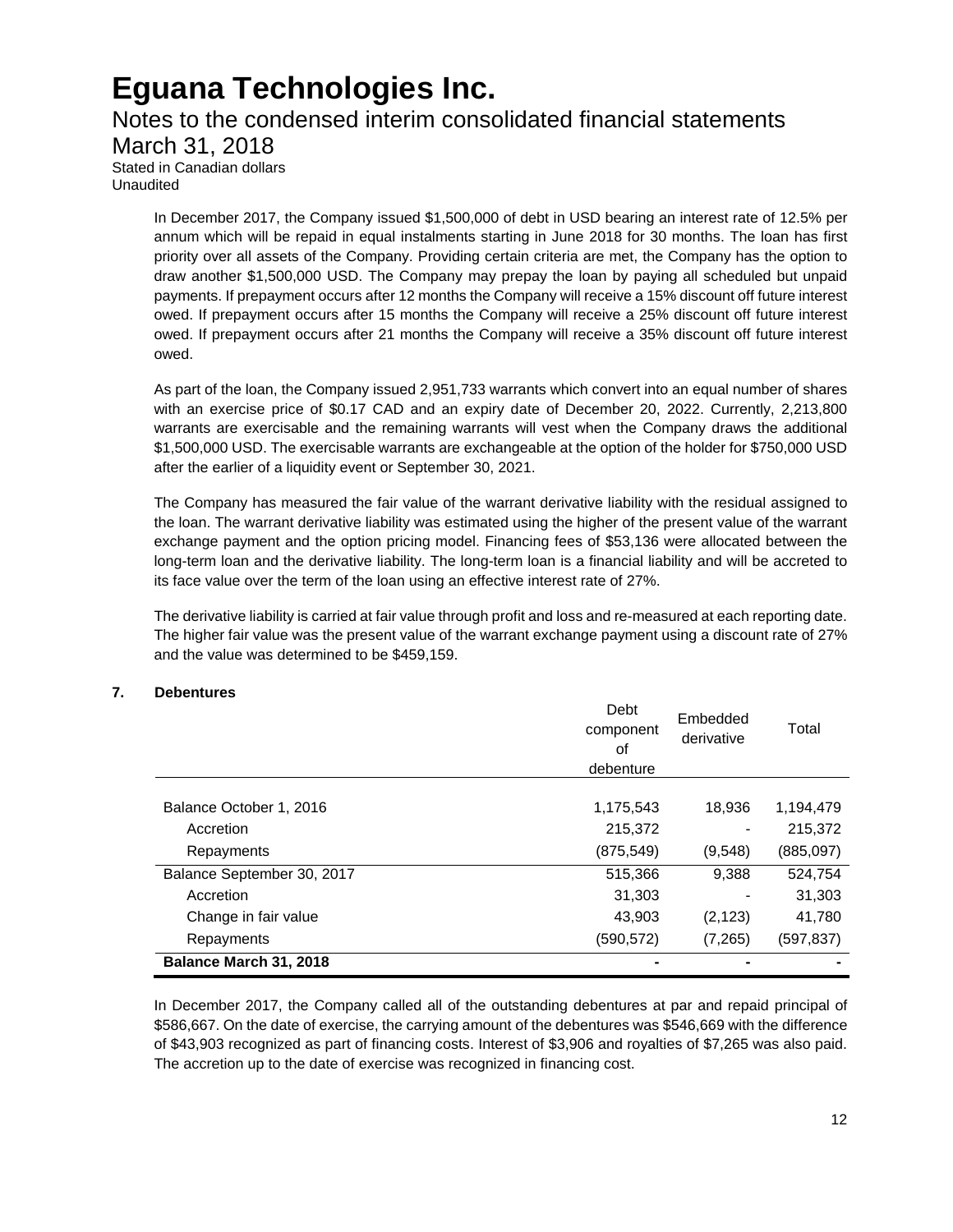Notes to the condensed interim consolidated financial statements

March 31, 2018

Stated in Canadian dollars Unaudited

### **8. Other liabilities**

|                                 | Settlement<br>Agreement | Contingent<br>liability<br>settlement | Total      |
|---------------------------------|-------------------------|---------------------------------------|------------|
|                                 |                         |                                       |            |
| Balance October 1, 2016         | 503,770                 | 141,951                               | 645,721    |
| Accretion                       | 107,757                 | 34,464                                | 142,221    |
| Repayments                      | (157, 380)              | (35,566)                              | (192, 946) |
| Loss (gain) on foreign exchange |                         | (7, 942)                              | (7, 942)   |
| Balance September 30, 2017      | 454.147                 | 132.907                               | 587.054    |
| Accretion                       | 49,404                  | 16,371                                | 65,775     |
| Repayments                      | (78, 690)               | (17,685)                              | (96, 375)  |
| Loss (gain) on foreign exchange |                         | 4.232                                 | 4,232      |
| Balance March 31, 2018          | 424,861                 | 135,825                               | 560,686    |
| Less: current portion           | (69, 351)               | (4, 487)                              | (73, 838)  |
|                                 | 355,510                 | 131,338                               | 486.848    |

#### **9. Common shares**

*Authorized,* unlimited number

*Issued*

|                            | Number of<br>shares | Amount<br>(\$) |
|----------------------------|---------------------|----------------|
| Balance October 1, 2016    | 201,534,251         | 40,598,701     |
| Issuance of common shares  | 15,000,000          | 3,000,000      |
| Issuance costs             |                     | (493, 608)     |
| Exercise of warrants       | 1,145,298           | 151,378        |
| Balance September 30, 2017 | 217,679,549         | 43,256,471     |
| Exercise of warrants       | 225,125             | 27,145         |
| Balance March 31, 2018     | 217,904,674         | 43,283,616     |

In September 2017, the Company issued 15,000,000 Units at a price of \$0.20 per unit resulting in gross proceeds of \$3,000,000. Each Unit consisted of one common share and one-half of one common share purchase warrant (each whole warrant, a "Warrant"). The Warrants will be exercisable for a period of 24 months from the date of issuance at an exercise price of \$0.25. The fair value of the warrants is \$nil based on the residual method where proceeds are first allocated to common shares according to the quoted price of the common shares at the time of issuance and any residual is allocated to warrants. As consideration for acting as Agents in connection with the Offering, the Agents were paid a cash commission of \$194,026 and were granted an aggregate of 1,067,136 non-transferrable compensation options entitling the Agents to purchase up to 1,067,136 common shares of the Corporation at a price of \$0.20 per unit for a period of 24 months from the date of closing. The Black-Scholes option model was used to calculate the fair value of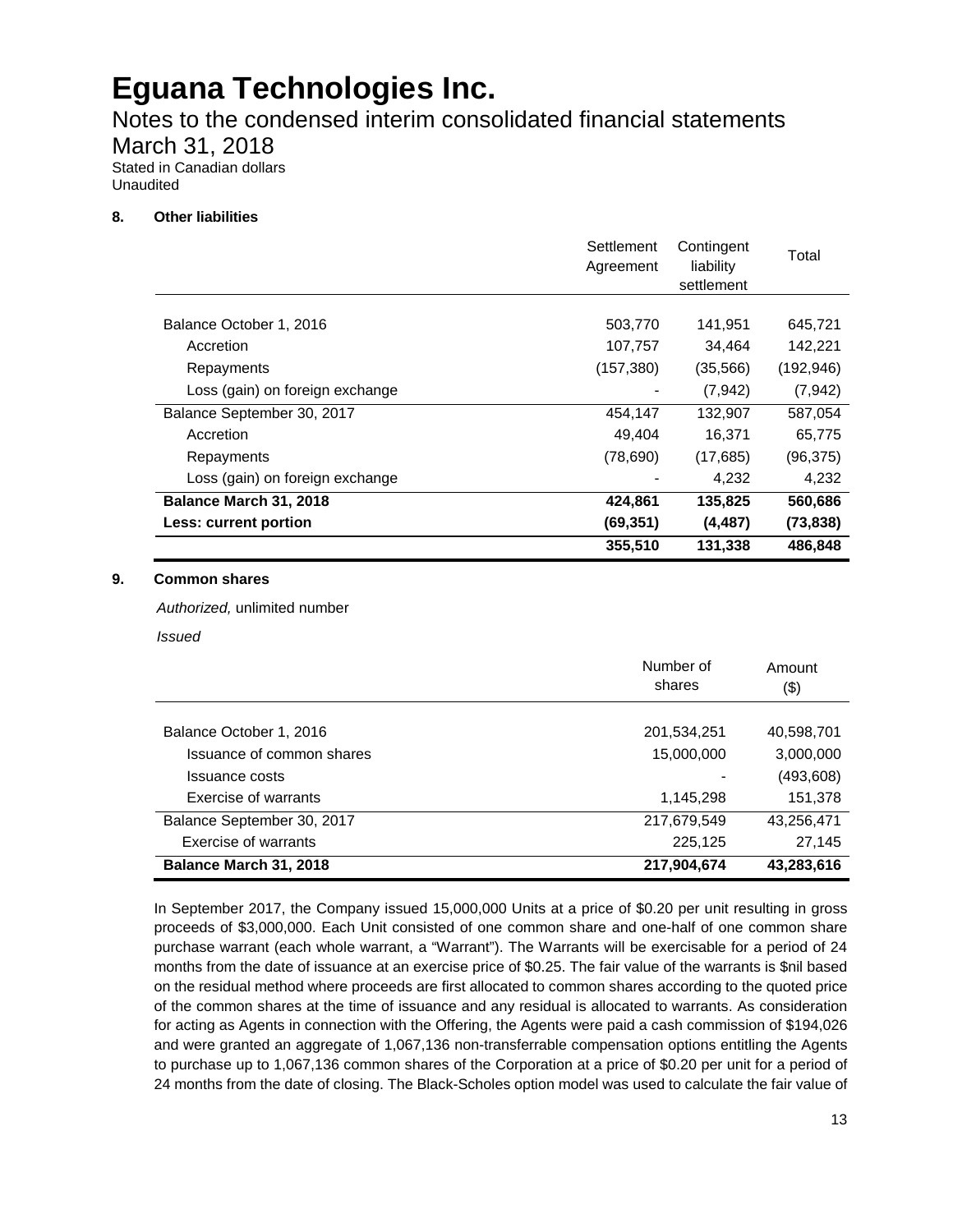### Notes to the condensed interim consolidated financial statements

March 31, 2018

Stated in Canadian dollars Unaudited

> the warrants using a nil dividend yield, a 0.75% interest rate and a volatility of 107%. The fair market value at issuance was \$126,463. Other costs of \$173,119 related to the issue of the Units were also incurred bringing the total cost of issuance to \$493,608.

#### *Weighted average number of common shares*

The weighted average number of shares as at March 31, 2018 and March 31, 2017 were determined by excluding preferred shares, stock options and warrants as the Company was in a loss position.

#### **10. Preferred shares**

The Corporation is authorized to issue an unlimited number of convertible \$10, 8% redeemable First Preferred shares, issuable in series. As of March 31, 2018, and as at the date hereof, there is 1 First Preferred Share, Series 8 issued and outstanding.

The holder of the First Preferred, Series 8 share, is entitled to receive notice of and to attend all meetings of the shareholders and, except for the right to designate one director to the Board of Directors or as otherwise required by the Alberta Business Corporations Act, the holder is not entitled to vote at any meeting of the shareholders.

### **11. EGT Markets Limited Partnership**

EGT Markets Limited Partnership, is an Alberta limited partnership, which carries on the business of commercializing manufacturing and marketing inverters under license from Eguana and certain of Eguana's subsidiaries. The general partner of EGTLP is Sustainable Energy Systems Inc. ("SES") which exercises control over EGTLP's operations. The limited partners of EGTLP are Eguana, and from time to time, private investors who have provided capital to EGTLP by purchasing LP Units at a price of \$1,000 per LP Unit. No LP Units were issued in the three and six-month periods ending March 31, 2018 and 2017.

As limited partners of EGTLP, on December 31 of each year the LP Unit Holders are entitled to deduct their share of non-capital losses of EGTLP for the year to a maximum of \$1,000 per LP Unit. As a result, 99.99% of non-capital losses are not available to Eguana to offset future taxable income realized by the Company.

The financial results of EGTLP have been consolidated with the financial results of Eguana since inception as SES has full control over the operations of EGTLP and Eguana has at all times the right to acquire all the LP Units not held by it directly.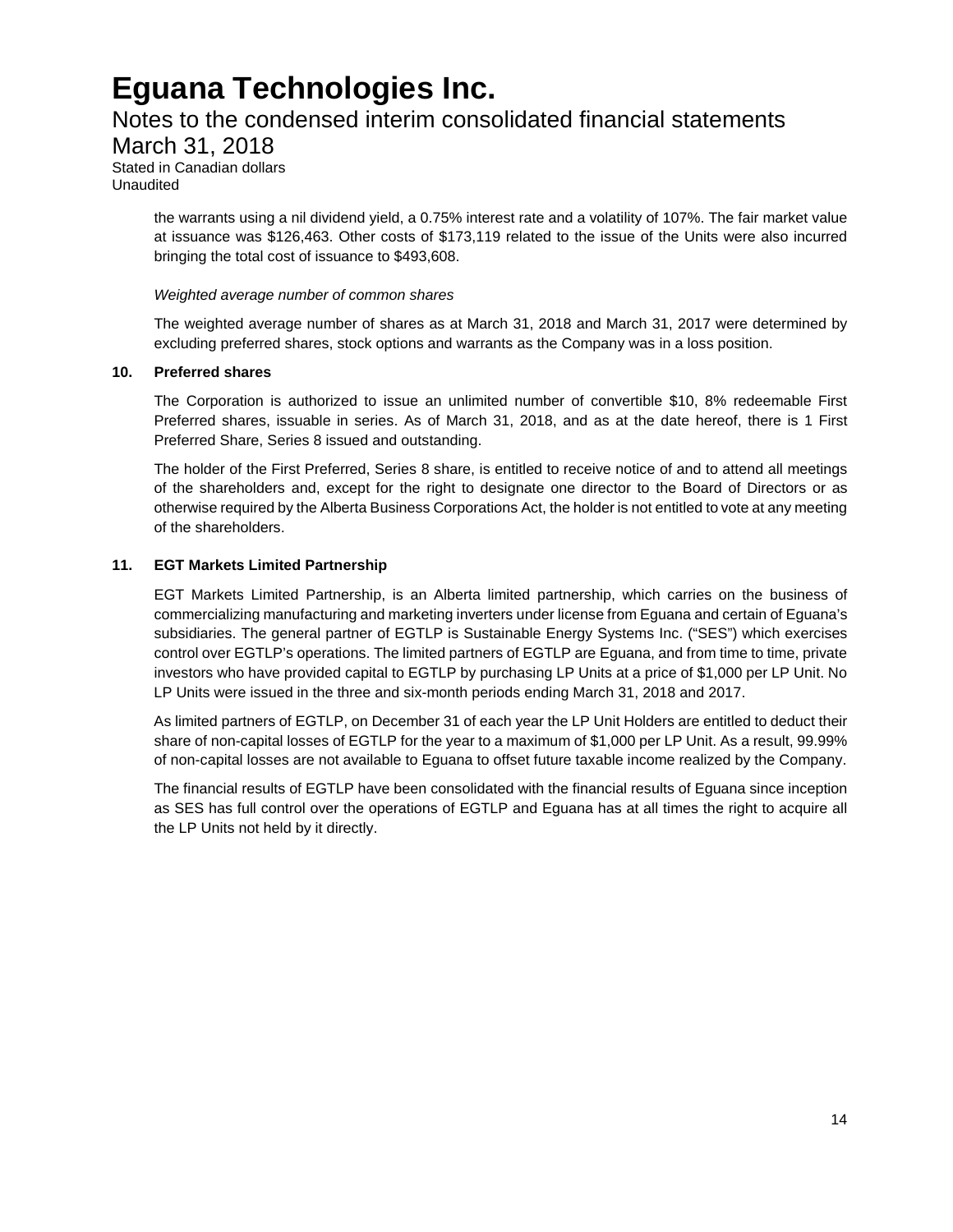Notes to the condensed interim consolidated financial statements

March 31, 2018

Stated in Canadian dollars Unaudited

### **12. Warrants**

Changes in the Company's purchase warrants are as follows:

|                            | Issued and<br>outstanding | <b>Broker</b><br>warrants | Total<br>purchase<br>warrants | Allocated<br>fair market<br>value |
|----------------------------|---------------------------|---------------------------|-------------------------------|-----------------------------------|
|                            |                           |                           |                               |                                   |
| Balance October 1, 2016    | 9,959,946                 | 8,379,710                 | 18,339,656                    | \$1,380,291                       |
| Warrants exercised         | $\blacksquare$            | (1, 145, 298)             | (1, 145, 298)                 | (83,094)                          |
| Warrants expired           | (608,000)                 | (788, 174)                | (1,396,174)                   | (301,801)                         |
| Warrants issued            | 7,500,000                 | 1,067,138                 | 8,567,138                     | 126,463                           |
| Balance September 30, 2017 | 16,851,946                | 7,513,376                 | 24,365,322                    | 1,121,859                         |
| Warrants exercised         |                           | (225, 125)                | (225, 125)                    | (15, 326)                         |
| Warrants expired           | (1,250,000)               | (400,000)                 | (1,650,000)                   | (149, 892)                        |
| Warrants issued (1)        | 2,951,733                 |                           | 2,951,733                     |                                   |
| Balance March 31, 2018     | 18,553,679                | 6,888,251                 | 25,441,930                    | \$956,641                         |

Outstanding warrants at March 31, 2018 were as follows:

| Range of exercise prices              | Warrants   | Weighted<br>average<br>prices $(\$)$ | Weighted<br>average<br>years to<br>expiry |
|---------------------------------------|------------|--------------------------------------|-------------------------------------------|
| $$0.01 - $0.30$                       | 17,068,151 | 0.19                                 | 1.72                                      |
| $$0.31 - $0.40$                       | 8,373,779  | 0.39                                 | 1.73                                      |
| Balance March 31, 2018 <sup>(1)</sup> | 25,441,930 | 0.26                                 | 1.73                                      |

(1) As part of the issuance of long term debt in December 2017, the Company issued 2,951,733 warrants which convert into an equal number of shares with an exercise price of \$0.17 and an expiry date of December 20, 2022. 737,933 of the warrants have not yet met their vesting conditions. Refer to note 6 for additional details.

### **13. Contributed surplus**

The Company established the Stock Option Plan, which is accounted for in contributed surplus, whereby the Company may grant options to purchase common shares to directors, officers, employees, and consultants. The Stock Option Plan allows for a maximum term on any options of ten years. The Company, at the discretion of the board of directors, may issue up to a maximum of 12,421,303 options. The shareholders approved the Stock Option Plan on July 22, 2016. The minimum price at which the options may be granted is the closing price of the common shares on the TSX-V on the date immediately prior to the date of issue.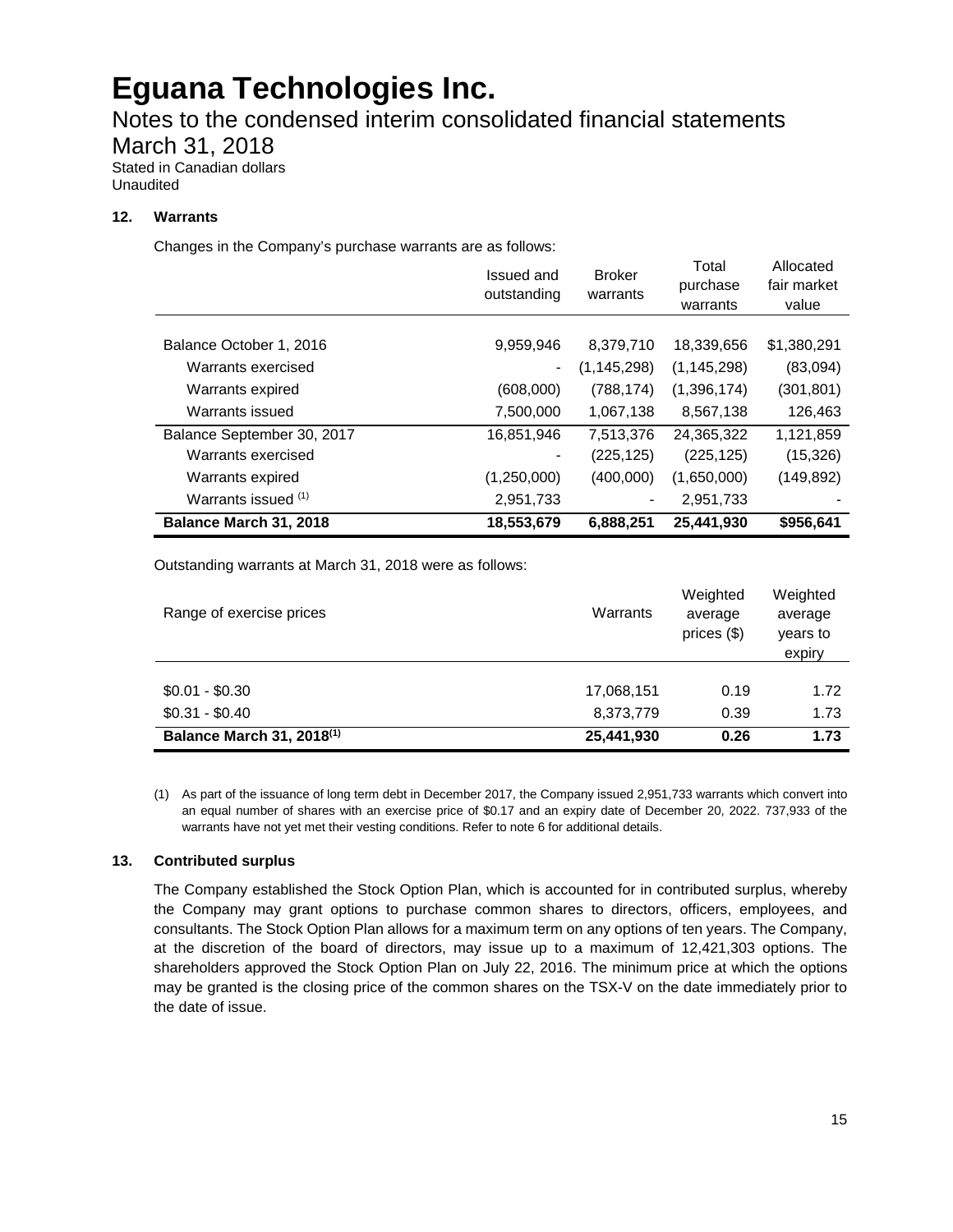Notes to the condensed interim consolidated financial statements

March 31, 2018

Stated in Canadian dollars Unaudited

|                            | Number of<br>options to<br>employees | Weighted<br>average<br>price to<br>employees | Number of<br>options to<br>non-<br>employees | Weighted<br>average<br>price to<br>non-<br>employees |
|----------------------------|--------------------------------------|----------------------------------------------|----------------------------------------------|------------------------------------------------------|
|                            |                                      |                                              |                                              |                                                      |
| Balance October 1, 2016    | 4.244.319                            | 0.32                                         | 2,405,264                                    | 0.30                                                 |
| Granted                    |                                      |                                              | 450,000                                      | 0.25                                                 |
| Forfeited                  | (35,000)                             | (0.26)                                       | (180,000)                                    | (0.48)                                               |
| Balance September 30, 2017 | 4,209,319                            | 0.32                                         | 2,675,264                                    | 0.28                                                 |
| Granted                    | 1,810,000                            | 0.21                                         | 40.000                                       | 0.18                                                 |
| Forfeited                  | (105,000)                            | (0.25)                                       | (10,000)                                     | (0.24)                                               |
| Balance March 31, 2018     | 5,914,319                            | 0.29                                         | 2,705,264                                    | 0.28                                                 |

The following summarizes information about stock options outstanding as at March 31, 2018:

|                        | Outstanding options |                                      |                                           |                | Exercisable options                 |
|------------------------|---------------------|--------------------------------------|-------------------------------------------|----------------|-------------------------------------|
|                        | <b>Options</b>      | Weighted<br>average<br>price $($ \$) | Weighted<br>average<br>years to<br>expiry | <b>Options</b> | Weighted<br>average<br>price $(\$)$ |
| $$0.01 - $0.30$        | 4,837,500           | 0.22                                 | 5.66                                      | 3,867,495      | 0.23                                |
| $$0.31 - $0.40$        | 3,722,083           | 0.36                                 | 5.96                                      | 700.000        | 0.33                                |
| $$0.41 - $0.50$        | 60,000              | 0.44                                 | 6.05                                      | ۰              | ۰                                   |
| Balance March 31, 2018 | 8,619,583           | 0.29                                 | 5.79                                      | 4,567,495      | 0.24                                |

The total share-based compensation calculated for the three and six-months ended March 31, 2018 was \$32,193 and \$207,888 (2017 – \$60,914 and \$78,827).

In January 2017, the Company issued 200,000 stock options with an exercise price of \$0.27 to the Interim Chief Financial Officer. The options vested immediately and expire five years from the grant date. The fair value of the options was determined to be \$47,390.

In April 2017, the Company issued 250,000 stock options with an exercise price of \$0.23 to the Business Development Manager. The options vested immediately and expire five years from the grant date. The fair value of the options was determined to be \$50,407. The contract allows for the Business Development Manager to earn up to 910,000 options if certain sales metrics are achieved.

In October 2017, the Company granted incentive stock options to acquire up to an aggregate of 1,810,000 common shares at a strike price of \$0.21 per share. Of the options granted 1,175,000 have been granted to directors and officers of the Company and the remainder to employees. The incentive stock options represent the 2017 annual grant. 600,000 of the 1,810,000 options vest immediately with an expiry of October 2022 and 1,210,000 options vest in three equal tranches with the first tranche to vest immediately and the remainder over two years with an expiry of October 2027. The fair value of the options was determined to be \$315,259.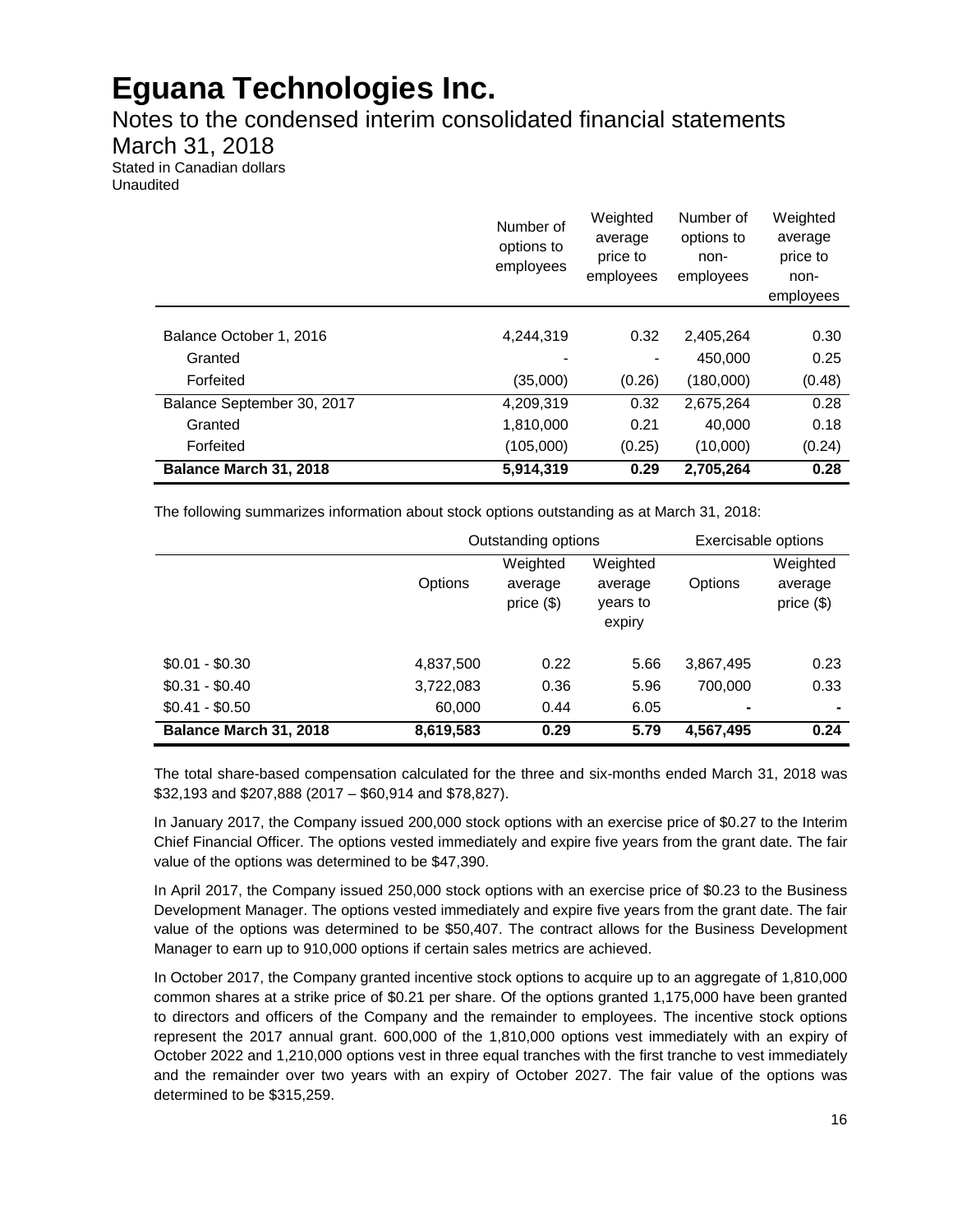### Notes to the condensed interim consolidated financial statements

March 31, 2018

Stated in Canadian dollars Unaudited

> In November and December 2017, the Company granted incentive stock options to acquire up to an aggregate of 40,000 common shares to a consultant for milestones he achieved. The exercise price of the incentive options was \$0.18 vesting immediately with a five-year expiry. The fair value of the options was determined to be \$6,140.

> The fair values of Eguana stock options granted have been estimated on their respective grant dates using the Black-Scholes valuation model and the following assumptions:

|                             | March 31<br>2018 | September 30<br>2017 |
|-----------------------------|------------------|----------------------|
| Risk free interest rate     | $0.75 - 1.00\%$  | 0.5%                 |
| Expected volatility (1)     | $121 - 130%$     | 121 - 166%           |
| Dividend yield              | -                |                      |
| Expected life (years)       | $5 - 10$         | $5 - 10$             |
| Weighted average fair value | 0.175            | 0.25                 |

(1) Expected volatility is estimated by considering historic average share price volatility over 5 and 10 years

#### **14. Capital management**

The Company's objective when managing capital is to safeguard the entity's ability to continue as a going concern, so that it can continue to provide returns for shareholders and benefits for other stakeholders. The Company sets the amount of capital in proportion to risk. The Company manages the capital structure and makes adjustments to it in light of changes in economic conditions and the risk characteristics of the underlying assets. The Company's objective is met by obtaining adequate equity funding to provide for the possibility that cash flows from operations will not be sufficient to meet future cash flow requirements. The Board of Directors does not establish quantitative return on capital criteria for management; but rather promotes year over year sustainable profitable growth.

The Company defines capital as the aggregate of total shareholders' equity (deficiency) and bank debt less cash as follows:

|                                         | March 31<br>September 30<br>2017<br>2018 |             |
|-----------------------------------------|------------------------------------------|-------------|
| Total shareholders' equity (deficiency) | (3,711,582)                              | (1,031,261) |
| Long-term debt                          | 1,571,358                                |             |
| Cash                                    | (320, 898)                               | (2,568,346) |
|                                         | (2,461,122)                              | (3,599,607) |

#### **15. Financial instruments and financial risk management**

#### *Credit risk*

The credit risk on cash is considered to be limited because the counterparties are financial institutions with high credit ratings assigned by international credit rating agencies.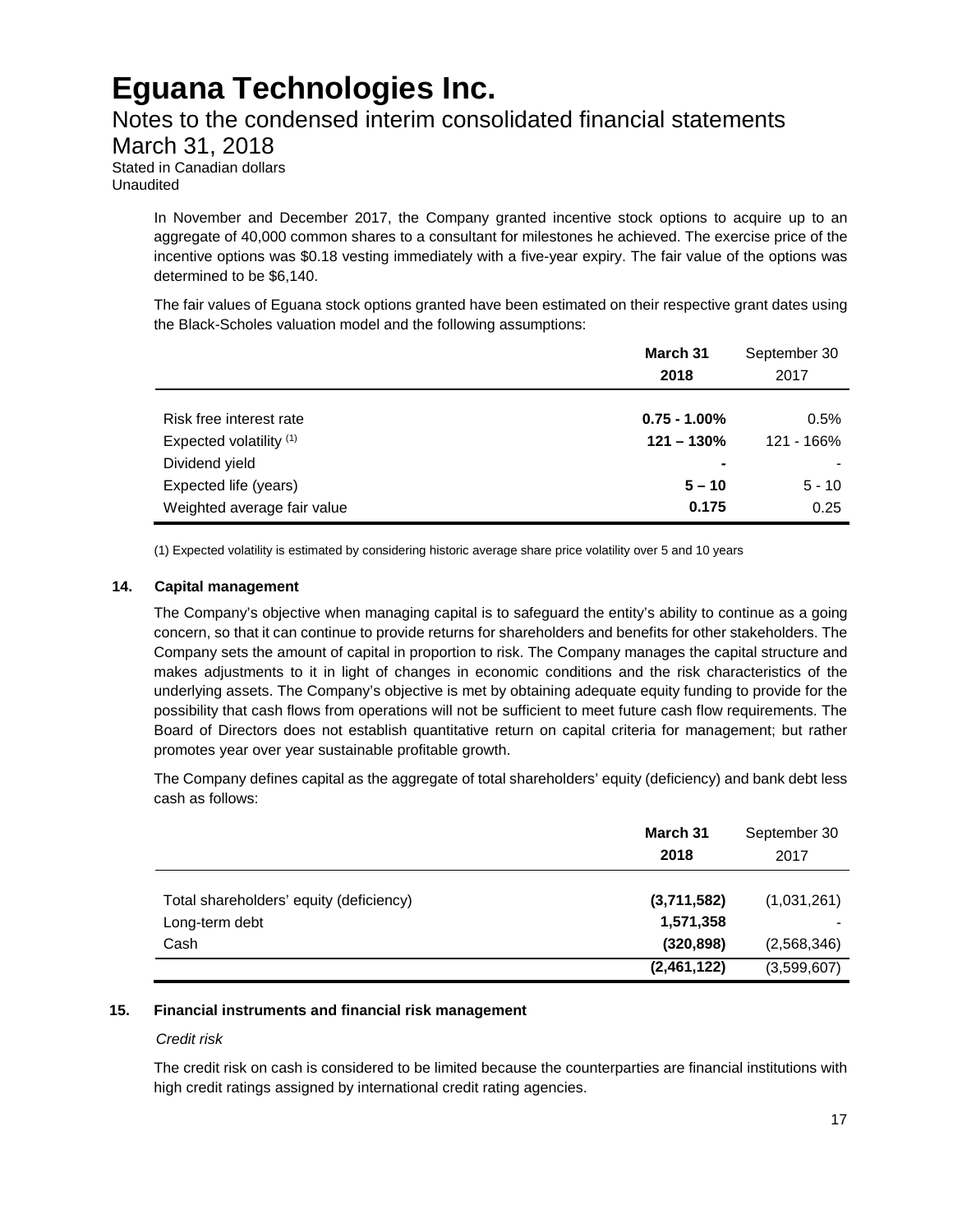### Notes to the condensed interim consolidated financial statements

March 31, 2018

Stated in Canadian dollars Unaudited

> The Company has significant credit risk exposure on accounts receivable with one counterparty at March 31, 2018. Approximately 98% of the total accounts receivable is due from the one customer (September 2017 – 83% - one counterparty).

The following table illustrates the Company's receivables:

|                                       | March 31<br>2018 | September 30<br>2017 |
|---------------------------------------|------------------|----------------------|
| Trade                                 | 1,023,678        | 385,759              |
| <b>Taxation authorities</b>           | 13,473           | 35,516               |
|                                       | 1,037,151        | 421,275              |
| Less: allowance for doubtful accounts | ۰                |                      |
|                                       | 1,037,151        | 421,275              |

The Company assesses quarterly if there should be any impairment of the financial assets of the Company. During the three and six-month periods ended March 31, 2018, there was \$nil of bad debts expensed (2017  $-$  \$99,919).

The maximum exposure to credit risk is represented by the carrying amount on the consolidated statement of financial position. As at March 31, 2018 there are \$941,172 of financial assets that the Company considers past due (September 30, 2017 - \$382,427).

The following is a schedule of trade receivables:

|                                   | March 31<br>2017 | September 30<br>2017 |  |
|-----------------------------------|------------------|----------------------|--|
|                                   |                  |                      |  |
| Neither impaired or past due      | 82,506           | 3,332                |  |
| Past due in the following periods |                  |                      |  |
| $31 - 60$ days                    | 656,691          | 25,164               |  |
| $61 - 90$ days                    | 139,134          | 13,089               |  |
| Over 90 days                      | 145,347          | 344,174              |  |
|                                   | 1,023,678        | 385,759              |  |

### *Liquidity risk*

The Company's operating cash requirements, including amounts projected to complete the Company's existing capital expenditure program, are continuously monitored and adjusted as input variables change. These variables include, but are not limited to, future bank lines and government assistance. As these variables change, liquidity risks may necessitate the need for the Company to conduct equity issues or obtain debt financing. There is no assurance that adequate funds from equity or debt markets will be available to the Company in a timely manner. The Company also mitigates liquidity risk by maintaining an insurance program to minimize exposure to insurable losses.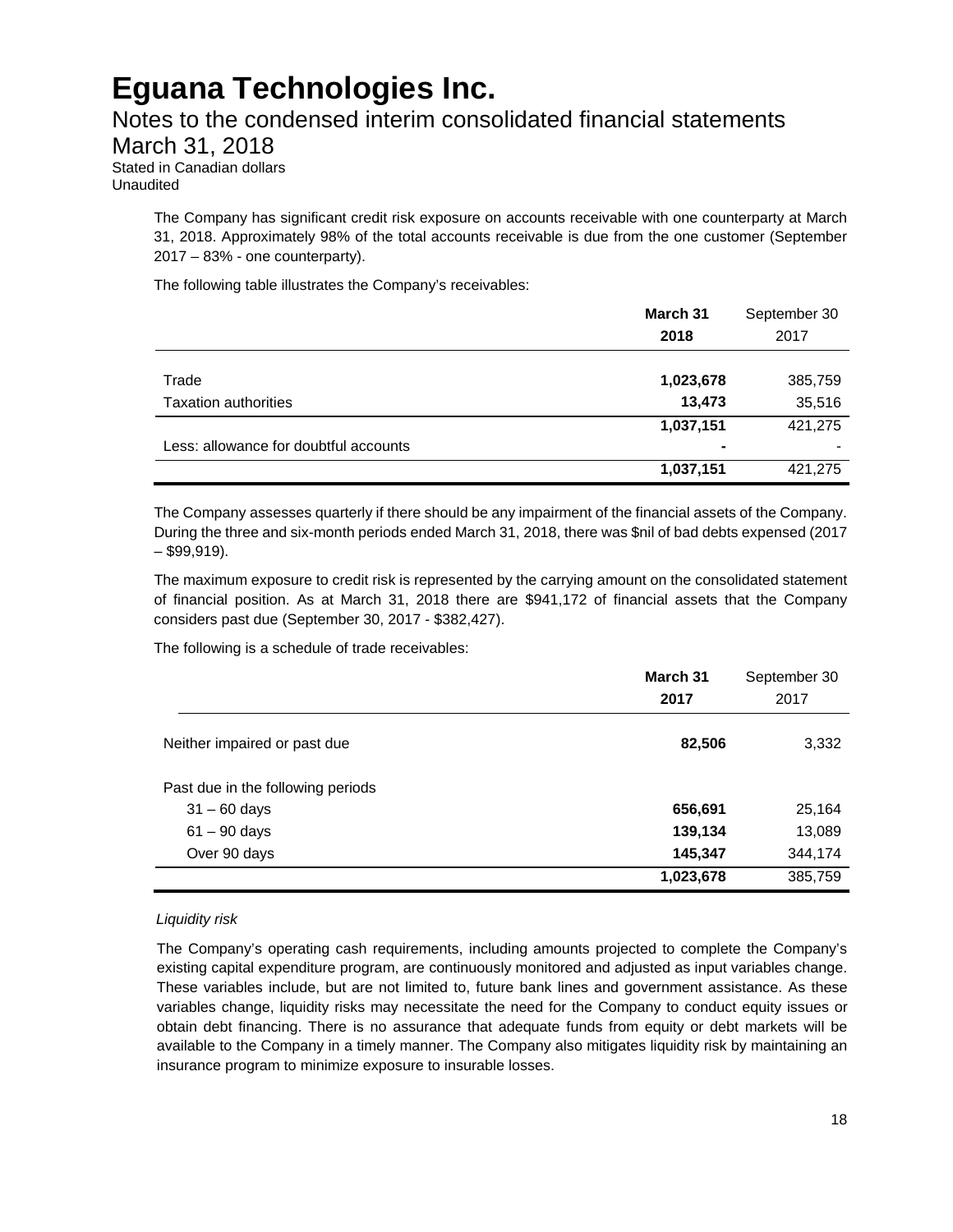### Notes to the condensed interim consolidated financial statements

March 31, 2018

Stated in Canadian dollars Unaudited

The following are the contractual undiscounted maturities of financial liabilities at March 31, 2018:

|                                          | < 1 Year  | $1 - 3$ Years  | <b>Thereafter</b>        | Total     |
|------------------------------------------|-----------|----------------|--------------------------|-----------|
|                                          |           |                |                          |           |
| Accounts payable and accrued liabilities | 3,234,318 | $\blacksquare$ | $\overline{\phantom{a}}$ | 3,234,318 |
| Deferred revenue                         | 104.091   |                | $\overline{\phantom{a}}$ | 104.091   |
| Long-term debt                           | 731.454   | 1,565,716      | $\blacksquare$           | 2,297,171 |
| <b>Other liabilities</b>                 | 194.605   | 392.593        | 375,688                  | 962,885   |
|                                          | 4,264,468 | 1,958,309      | 375,688                  | 6,598,465 |

The derivative liability related to long-term debt (Note 6) allows the exercisable warrants to be exchanged at the option of the holder for \$750,000 USD after the earlier of a liquidity event or September 30, 2021.

#### *Foreign currency risk*

The Company's exposure to currency risk on financial instruments based on carrying amount in Canadian currency was as follows for as at March 31, 2018:

|                                          | <b>Euros</b>  | <b>US Dollars</b> | Total       |
|------------------------------------------|---------------|-------------------|-------------|
|                                          |               |                   |             |
| Cash                                     | 47,478        | 151,749           | 199,227     |
| Accounts receivable                      | 2,276         | 1,013,880         | 1,016,156   |
| Deposits                                 | 12,899        | 57,490            | 70,389      |
| Accounts payable and accrued liabilities | (1,304,071)   | (498, 656)        | (1,802,727) |
| Long term debt                           |               | (1,571,358)       | (1,571,358) |
| Provisions                               | (177, 858)    |                   | (177, 858)  |
| Deferred revenue                         |               | (43, 220)         | (43, 220)   |
| Other liabilities                        |               | (135, 825)        | (135, 825)  |
|                                          | (1, 419, 276) | (1,025,940)       | (2,445,216) |

Assuming all other variables remain constant, a \$0.05 change in the Canadian/US exchange rate would increase the Company's net loss by approximately \$44,676 for the six-month period ended March 31, 2018 (2017 - \$23,908). Assuming all other variables remain constant, a \$0.05 change in the Canadian/Euro exchange rate would increase the Company's net loss by approximately \$39,789 for the six-month period ended March 31, 2018 (2017 - \$41,370). An opposite change in the Canadian/US exchange rate and the Canadian/Euro exchange rate will result in an opposite impact on net loss. The Company had no forward exchange rate contracts in place as at or during the three-month period ended March 31, 2018.

The Company also has foreign currency exposure with respect to the derivative liability of \$750,000 USD (Note 6).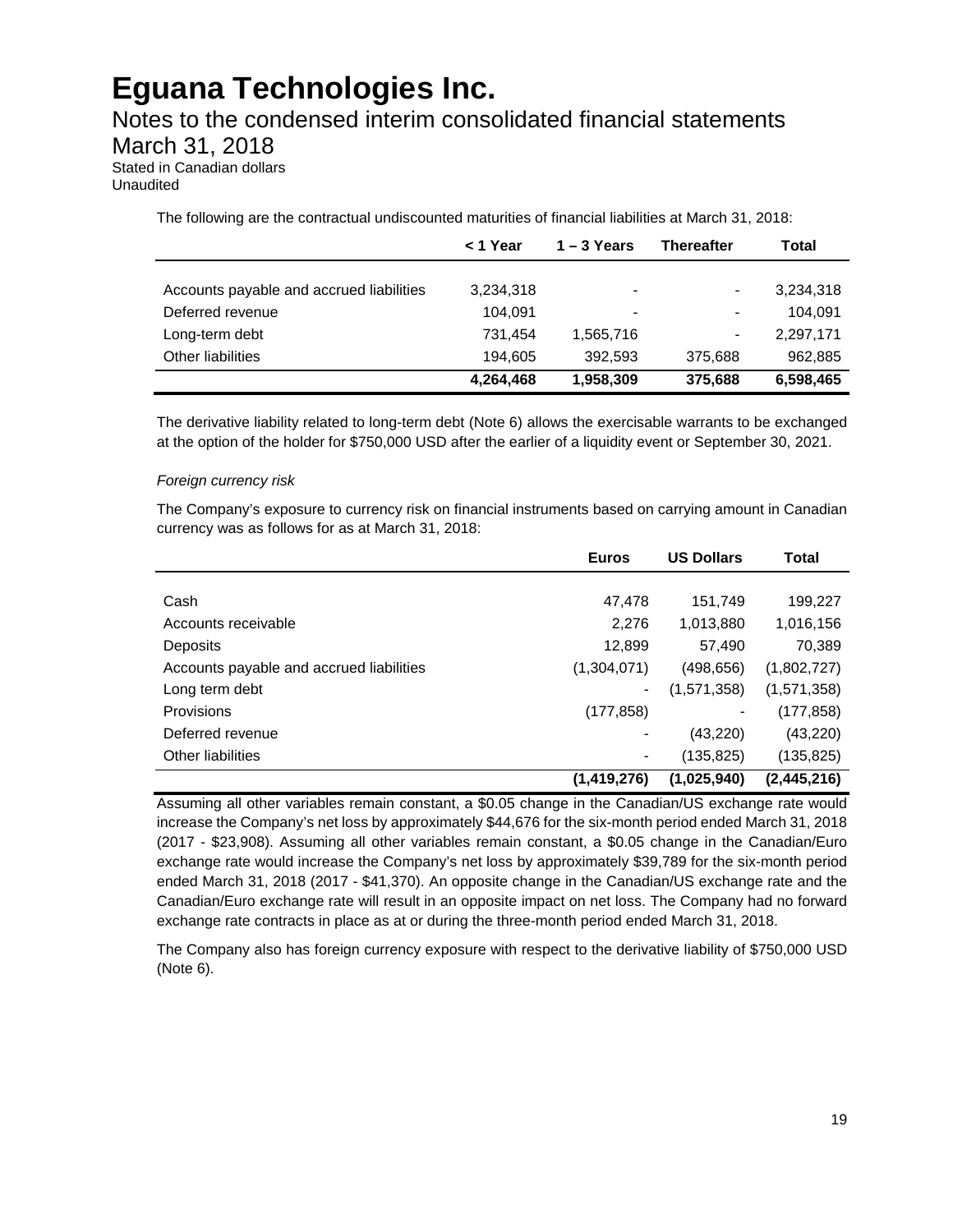### Notes to the condensed interim consolidated financial statements

March 31, 2018

Stated in Canadian dollars Unaudited

*Interest rate risk*

Interest rate risk refers to the risk that cash flows associated with the instrument will fluctuate due to changes in market interest rates. The Company currently does not use interest rate hedges, fixed interest rate contracts or variable rate debt to manage the Company's exposure to interest rate fluctuations.

### *Fair value*

The carrying value and fair value of financial instruments at March 31, 2018, is disclosed below by financial instrument category:

|                                          | Carrying<br>value | <b>Fair value</b> |
|------------------------------------------|-------------------|-------------------|
| Accounts receivable                      | 1,037,151         | 1,037,151         |
| Accounts payable and accrued liabilities | 3,234,318         | 3,234,318         |
| Derivative liability                     | 459,159           | 459,159           |

The Company categorizes its financial instruments carried at fair value into one of three different levels depending on the observability of the inputs employed in the measurement. The Company valued cash using Level 1 input, the other liabilities, debentures and long-term loan were measured at fair value on initial recognition using Level 2 inputs (Notes 6 - 8) and the derivative liability and the embedded derivatives on the Company's debentures were measured at fair value using level 3 inputs (Notes 6 & 7).

- Level 1 Quoted prices are available in active markets for identical assets or liabilities as of the reporting date. Active markets are those in which transactions occur in sufficient frequency and volume to provide pricing information on an ongoing basis.
- Level 2 Pricing inputs are other than quoted prices in active markets included in Level 1. Prices in Level 2 are either directly or indirectly observable as of the reporting date. Level 2 valuations are based on inputs, including quoted forward prices for commodities, time value and volatility factors, which can be substantially observed or corroborated in the marketplace.
- Level 3 Valuations in this level are those with inputs for the asset or liability that are not based on observable market data.

### **16. Related party transactions**

Other than as disclosed elsewhere in these condensed interim consolidated financial statements, the Company had the following related party transactions:

| Salaries and benefits            | Three months ended |         | Six months ended |         |
|----------------------------------|--------------------|---------|------------------|---------|
|                                  | 2018               | 2017    | 2018             | 2017    |
|                                  |                    |         |                  |         |
| General and administrative       | 70.550             | 95.750  | 141.100          | 159,138 |
| Product research and development | 59,314             | 14.623  | 118.629          | 27,616  |
| Selling and marketing            | 14.620             | 34.121  | 29.241           | 64,438  |
|                                  | 144.484            | 144.494 | 288,970          | 251.192 |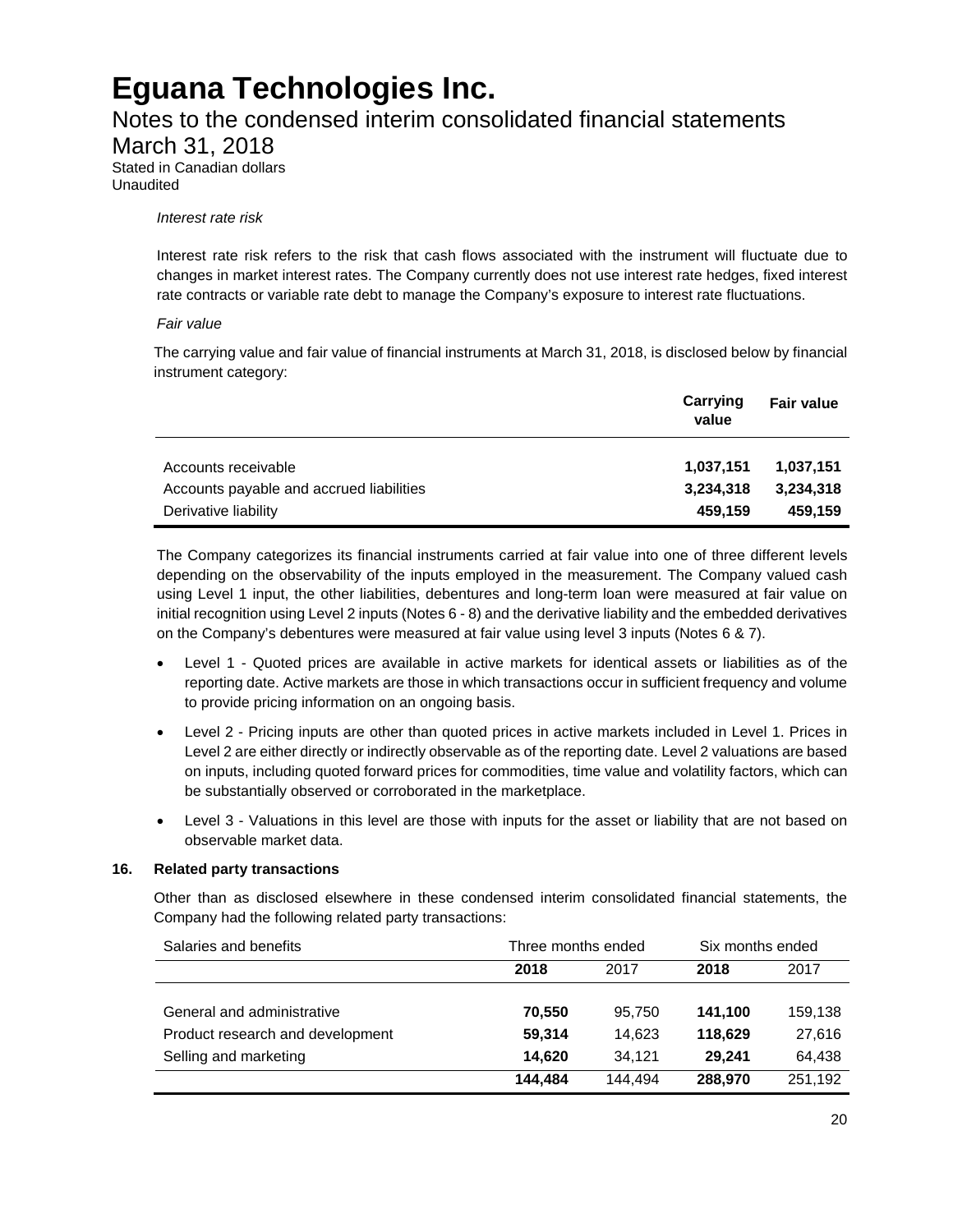### Notes to the condensed interim consolidated financial statements

March 31, 2018

Stated in Canadian dollars Unaudited

> Included in accounts payable and accrued liabilities is \$252,670 (September 30, 2017 - \$276,250) due to directors and key management personnel.

> Share based expenses to officers and a director was \$12,521 and \$162,950 for the three and six months ended March 31, 2018 (March 31, 2017 - \$43,390 for three and six months).

> In September 2017, key management personnel and the significant shareholder of the Company purchased 1,825,000 units at \$0.20 a unit (Note 9).

#### **17. Financing costs**

|                                              | Three months ended |                          | Six months ended |         |
|----------------------------------------------|--------------------|--------------------------|------------------|---------|
|                                              | 2018               | 2017                     | 2018             | 2017    |
|                                              |                    |                          |                  |         |
| Accretion on debentures                      |                    | 59,952                   | 31,303           | 126,773 |
| Accretion of other liabilities               | 34,230             | 37,892                   | 65,775           | 72,689  |
| Accretion of long term debt                  | 103,063            | $\overline{\phantom{0}}$ | 114,616          |         |
| Change in fair value on debentures           |                    |                          | 41,780           |         |
| Change in fair value on derivative liability | 104,714            |                          | 104,714          |         |
| Other accretion                              | 99                 | 203                      | 559              | 173     |
|                                              | 242.106            | 98.047                   | 358,747          | 199,635 |

#### **18. Personnel expenses**

|                 | Three months ended |         | Six months ended |         |
|-----------------|--------------------|---------|------------------|---------|
|                 | 2018               | 2017    | 2018             | 2017    |
|                 |                    |         |                  |         |
| Wages           | 381,009            | 350,975 | 731,692          | 667,577 |
| <b>Benefits</b> | 13.811             | 16.613  | 37.798           | 32,672  |
|                 | 394,820            | 367,588 | 769,490          | 700,249 |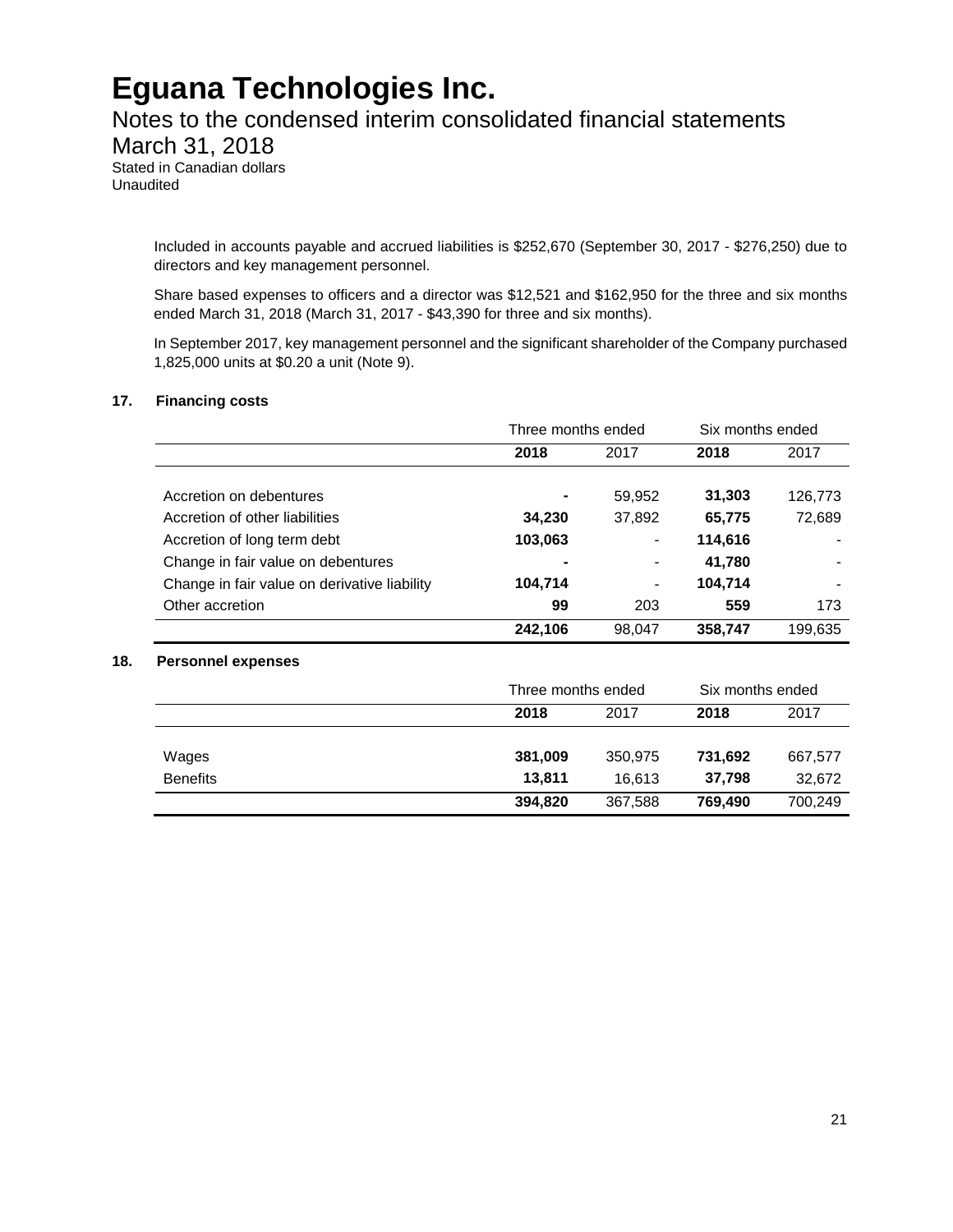### Notes to the condensed interim consolidated financial statements

March 31, 2018

Stated in Canadian dollars Unaudited

#### **19. Supplemental information**

The changes in non-cash working capital for the three and six months ended March 31, 2018 and 2017 is as follows:

|                                          | Three months ended |            | Six months ended |            |
|------------------------------------------|--------------------|------------|------------------|------------|
|                                          | 2018               | 2017       | 2018             | 2017       |
|                                          |                    |            |                  |            |
| Operating activities                     |                    |            |                  |            |
| Decrease (increase) in assets            |                    |            |                  |            |
| Accounts receivable and advances         | (130, 964)         | (191, 755) | (569,619)        | (405, 431) |
| Inventory                                | (107, 701)         | 273,991    | (213, 673)       | 13,056     |
| Prepaid expenses and deposits            | 238,406            | 12,886     | 91,104           | 48,951     |
|                                          | (258)              | 95,122     | (692, 187)       | (343,424)  |
| Increase (decrease) in liabilities       |                    |            |                  |            |
| Accounts payable and accrued liabilities | 2,049              | (76,003)   | 80,130           | (195, 833) |
| Deferred revenue                         | (243,860)          | (18,055)   | (545,789)        | 56,009     |
|                                          | 242,069            | 1.064      | (1, 157, 846)    | (483, 248) |

#### **20. Commitments**

At March 31, 2018, Eguana had commitments for the Calgary premise and purchase obligations as follows:

| Less than one year         | 182,000 |
|----------------------------|---------|
| Between one and five years | 192.000 |
| More than five years       |         |
|                            | 374.000 |

#### **21. Segmented information**

#### *Major customers*

The Company had one customer where sales were greater than 10% of total sales in the six-month period ended March 31, 2018 (2017 – two). The customer had attributed sales of approximately \$1,086,679 and \$2,393,835 for the three and six-month period ended March 31, 2018 (2017- \$288,673 and \$563,069).

#### *Revenue composition*

The Company generated \$1,103,774 and \$2,422,501 of revenue from energy storage system sales with a cost of \$953,306 and \$2,062,464 for the three and six-month periods ended March 31, 2018. The Company generated \$275,284 and \$307,200 of revenue from energy storage system sales with a cost of \$259,638 and \$290,389 for the three and six-month periods ended March 31, 2017 respectively.

Revenue from engineering services was \$nil with a cost of \$nil in the three and six-month periods ended March 31, 2018. Revenue from engineering services was \$53,310 and \$292,654 with a cost of \$14,740 and 43,728 in the three and six-month periods ended March 31, 2017 respectively.